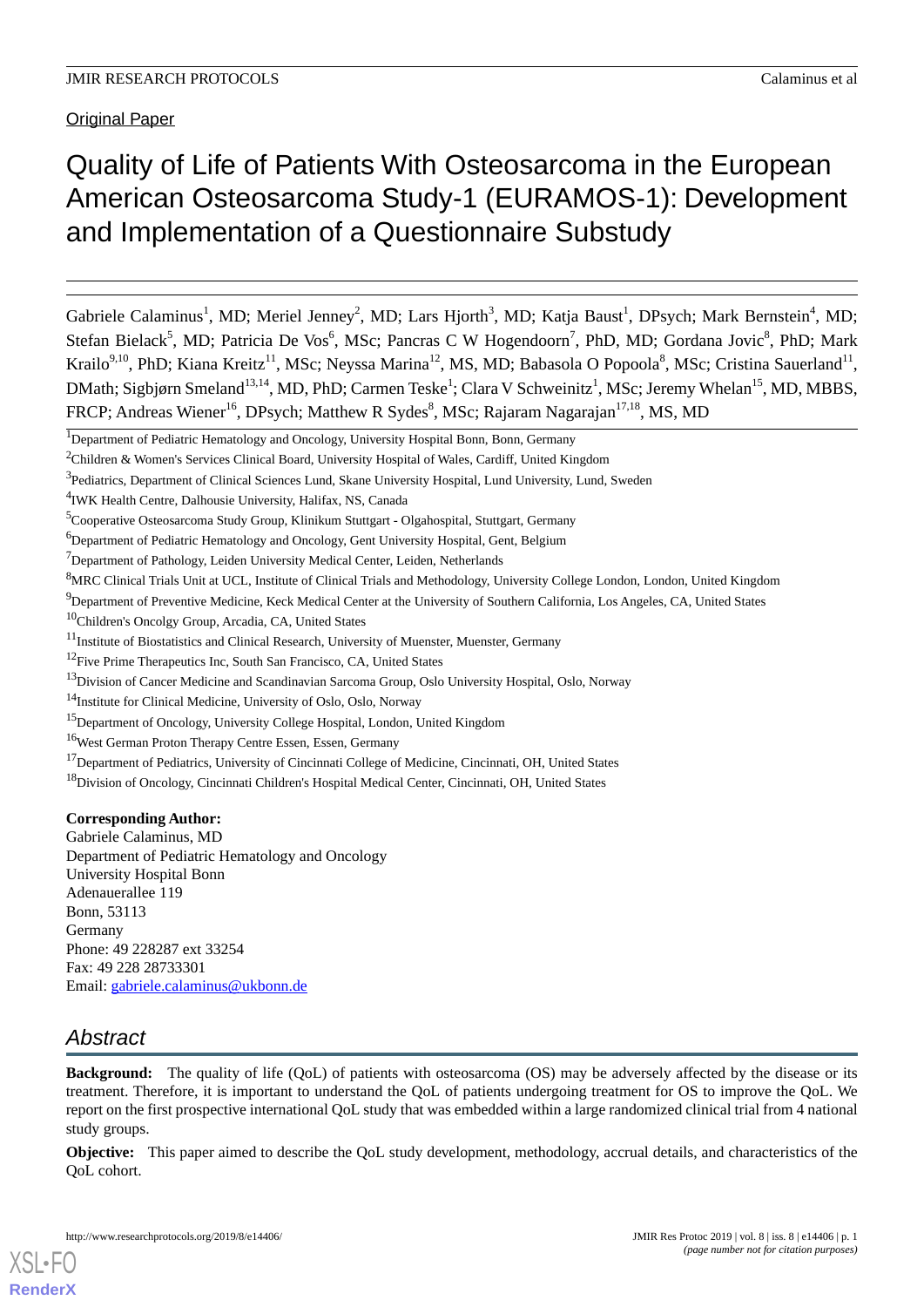**Methods:** A total of 2260 patients registered in the EURopean AMerican Osteosarcoma Study-1 (EURAMOS-1), of whom 97.92% (2213/2260) were eligible for the optional QoL assessment and could participate in terms of questionnaire availability. Overall, 61.86% (1369/2213) of patients and/or proxies completed the QoL evaluation at the first assessment time point (E1) after the start of preoperative treatment. The QoL measures used (self- and/or proxy reports) depending on the patient's age and national study group. Participants and nonparticipants in the ancillary QoL study were compared regarding relevant demographic and disease-related characteristics at registration in the trial.

**Results:** The participation rate at time point E1 did not differ with regard to age, gender, the occurrence of pathological fracture, or the presence of any metastases at diagnosis. No differences were found regarding the primary tumor site. Only the national study group affiliation had an influence on participation. Participation decreased linearly with trial progress up to 20% at the final time point of QoL assessment.

**Conclusions:** This study demonstrates the feasibility of international cooperation for the purpose of assessing and understanding the QoL of pediatric and adolescent/young adult patients with cancer. Future outcomes of this QoL substudy will help to adapt interventions to improve QoL.

### (JMIR Res Protoc 2019;8(8):e14406) doi: [10.2196/14406](http://dx.doi.org/10.2196/14406)

### **KEYWORDS**

osteosarcoma; quality of life; cancer; child; adolescent; young adult; observational study; sarcoma; survivors of childhood cancer

## *Introduction*

Treatment outcomes for patients diagnosed during adolescence and young adulthood with the most common bone sarcomas, osteosarcoma (OS), and Ewing sarcoma have improved over the past 30 years with the evidence-based introduction of intensive chemotherapy, wide-margin surgery, and, for some, radiation treatment [[1-](#page-13-0)[5\]](#page-13-1). The 5-year survival rate has improved especially for patients aged younger than 25 years [\[6](#page-13-2)]. Bone sarcomas and their treatments have a direct impact on organ function, activities of daily life, mobility, and quality of life (QoL), including emotional and physical well-being [[5](#page-13-1)[,7](#page-13-3),[8\]](#page-13-4). The impact on QoL is a further concern as the majority of patients are diagnosed during adolescence and young adulthood, a crucial time for achieving developmental milestones. As expected, children, adolescents, and young adults diagnosed with bone sarcomas generally report lower levels of health-related quality of life (HRQoL) after surgery compared with the general population, within the domains of physical functioning and overall well-being [[8-](#page-13-4)[10](#page-13-5)]. In addition to physical functioning, patients receiving treatment for a high-grade bone sarcoma also show significantly poorer social functioning [\[8](#page-13-4)[,10\]](#page-13-5). This includes lower levels of autonomy and independence when compared with matched healthy peers [[8\]](#page-13-4). The intensive treatment regime as for high-grade bone sarcoma can also compromise QoL [[11\]](#page-13-6). To date, the majority of studies have lacked large sample sizes and standardized treatment and have utilized varying QoL measures [\[12](#page-13-7)]. Furthermore, most former studies reported QoL only after surgery; only a few studies conducted prospective assessments from diagnosis to completion of therapy [[13\]](#page-13-8), and no study so far has been reported in the setting of a randomized trial.

Describing the impact of therapy on QoL from the patients' perspective will lead to a better understanding of the short- and long-term treatment-related side effects and how they can best be managed to improve patient-centered care [[12\]](#page-13-7). In addition, improving QoL during and after bone sarcoma treatment is thought to improve satisfaction and compliance with care and clinician-patient/family communication, which subsequently improves treatment decision [\[14](#page-13-9)[,15](#page-13-10)]. Furthermore, through early QoL assessment, undiagnosed psychosocial and physical morbidities can be assessed [[15\]](#page-13-10) and potential interventions can be implemented early during treatment. The objective of this study was to assess QoL during and after OS therapy in the context of the EURopean AMerican Osteosarcoma Study-1 (EURAMOS-1). In this paper, we describe the prospective design of the EURAMOS-1 QoL assessment at 4 timepoints, the initial characteristics and participation rates of the study cohort at registration. In addition, we have explained the QoL substudy processes in detail.

## *Methods*

## **Brief Characteristics and Inclusion Criteria of the European American Osteosarcoma Study-1 Trial**

EURAMOS-1 contained 2 randomizations (4 treatment arms) to test treatment strategies for resectable high-grade skeletal OS based on histological response to preoperative chemotherapy (ISRCTN 67613327). The full details are presented elsewhere [[16](#page-13-11)[-19](#page-14-0)]; for an overview on the trial design, see [Figure 1](#page-2-0). The study recruited patients between 2005 and 2011. Overall, 17 countries from 4 study groups participated in the trial. The participating study groups were the Children's Oncology Group (COG), the Cooperative Osteosarcoma Study (COSS) group, the European Osteosarcoma Intergroup (EOI), and the Scandinavian Sarcoma Group (SSG). All participating countries are listed by study group in [Multimedia Appendix 1](#page-12-0). QoL was assessed prospectively as a secondary outcome measure in all 4 treatment arms across 4 timepoints during and after treatment.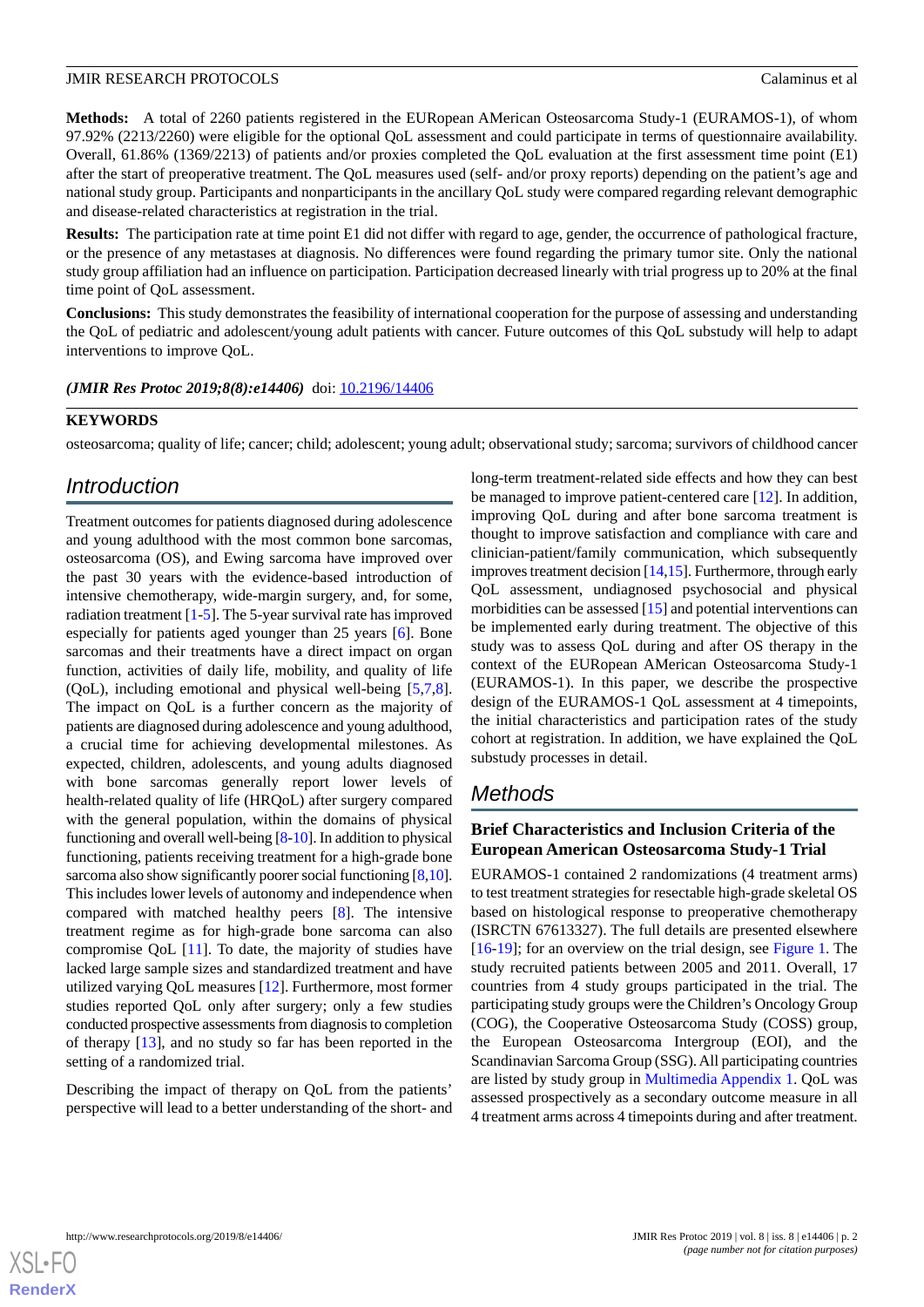<span id="page-2-0"></span>Figure 1. Timepoints for QoL assessment during treatment in EURopean AMerican Osteosarcoma Study-1 (EURAMOS-1). E1: first assessment timepoint; E2: second assessment timepoint; E3: third assessment timepoint; E4: fourth assessment timepoint; QoL: quality of life.



## **Inclusion Criteria for Quality-of-Life Assessment Within European American Osteosarcoma Study-1**

Patients were eligible for inclusion if the following criteria were fulfilled: diagnosis of previously untreated resectable high-grade OS (any site except craniofacial sites) and they were diagnosed between the ages of 5 years and 40 years.

#### **Questionnaires**

No single questionnaire was appropriate for use in all countries for all ages at the time of trial planning. Therefore, the investigators compromised on the use of 1 questionnaire for adults (≥16 years; European Organization for Research and Treatment of Cancer—Quality of Life-Core Questionnaire C30 [EORTC-QLQ-C30]) [\[20](#page-14-1)] and 2 age-adapted questionnaires for pediatric patients (self-report and parallelized proxy report): Pediatric Quality of Life Questionnaire (PEDQoL) [[21](#page-14-2)[,22](#page-14-3)] in Central Europe and Scandinavia and Pediatric Quality of Life Inventory (PedsQL) [[23,](#page-14-4)[24](#page-14-5)] in North America and EOI-related countries (eg, United Kingdom or Belgium). QoL assessment was not possible in Hungary, Finland, and the Czech Republic because of a lack of validated translations of the QoL measures as of the time of study development. Wherever possible, the patient completed his/her own questionnaire and a parent filled in a (additional) proxy questionnaire until the patient turned 18 years.

## *European Organization for Research and Treatment of Cancer—Quality of Life-Core Questionnaire C30*

The EORTC-QLQ-C30 is a patient-reported questionnaire that has 8 domains assessing particular aspects significant to adult patients with cancer: 5 functional domains (*Physical*=PF, *Role*=RF, *Cognitive*=CF, *Emotional*=EF, and *Social Function*=SF) and 3 symptom scales (*Fatigue*=FA, *Pain*=PA,

http://www.researchprotocols.org/2019/8/e14406/  $J$ , 3 | e14406 | p. 3

and *Nausea and Vomiting*=NV). In addition to these scales, there is a global QoL scale and several single items assessing often-reported symptoms (dyspnoe, insomnia*,* appetite loss, constipation, diarrhea, and financial difficulties). Psychometric properties of the EORTC-QLQ-C30 are proven; the questionnaire is validated cross-culturally in different languages and used in prospective clinical trials in adult patients [\[25](#page-14-6),[26\]](#page-14-7). The EORTC-CLC-Q30 data were divided into 2 age groups  $(16-17 \text{ years}$  and  $\geq 18 \text{ years}$ ). This allowed us to compare a group that mostly will be treated within a pediatric setting and a group of adult participants.

#### *Pediatric Quality of Life Inventory*

The PedsQL is a modular questionnaire instrument designed to measure HRQoL in children and adolescents aged between 2 and 18 years. The 23-item PedsQL 4.0 Generic Core Scale implemented in this study assesses the domains *physical functioning* (8 items), *Emotional Functioning* (5 items), *Social Functioning* (5 items), and *School Functioning* (5 items). In addition, a Psychosocial Health Summary Score can be derived from the questionnaire [\[23](#page-14-4)]. A 5-point response scale is utilized across child self-reports for ages 8 to 18 years and parent proxy reports (*0=never a problem* to *4=almost always a problem*). The aggregated reference data of international cohorts (eg, the United States and Great Britain) are available according to the age groups expected in this study [\[23](#page-14-4),[27](#page-14-8)[,28](#page-14-9)].

#### *Pediatric Quality of Life Questionnaire*

This cancer-specific questionnaire was developed to assess QoL in children [\[21](#page-14-2),[22\]](#page-14-3). It contains 48 items in which 6 domains can be identified: *Physical Functioning and Pain* (9 questions), *Emotional Functioning* (6 questions), *Body Image* (9 questions), *Social Functioning—Friends and Family* (12 questions), *Cognition* (6 questions), and *Autonomy* (6 questions), as well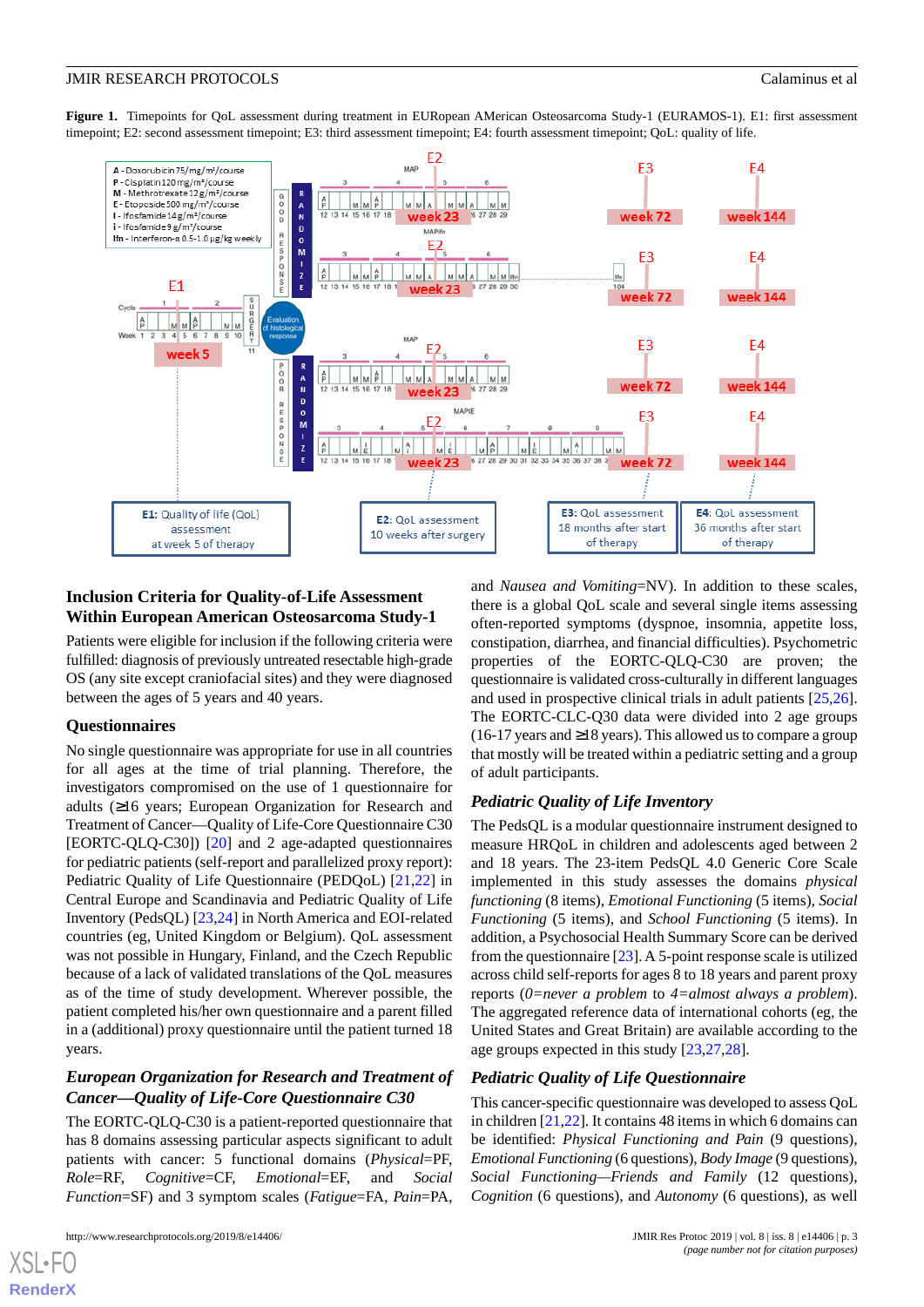as 2 questions about general well-being. Reference data (raw data as well as aggregated data) from unselected German healthy controls are provided according to the age groups expected in this study [[22\]](#page-14-3).

## **Assessment Timepoints**

QoL was measured prospectively at 4 timepoints reflecting important therapy milestones. The initial assessment at timepoint 1 (E1) was planned at week 5 after the start of preoperative chemotherapy  $(\pm 1$  week) but before surgical resection. E1 was debated considerably as investigators were interested in pretreatment QoL assessments, but it was recognized that it is difficult to obtain these data before initiation of treatment, and this would result in missing QoL forms for that timepoint. Timepoint 2 (E2) was planned 10 weeks after definitive surgery for a primary tumor  $(\pm 2$  weeks) as a short-term assessment following surgery. Timepoints 3 (E3) and 4 (E4) were planned 18 and 36 months after the start of therapy  $(\pm 1 \text{ month})$ , respectively, and were in place to assess long-term outcomes following therapy. An additional timepoint between E2 and E3 was considered, but it was felt to be too burdensome. This prospective assessment across the different treatment arms

allows for cross-sectional comparisons [\(Figure 1](#page-2-0)) and for changes across time. To include as much information as possible, a few delayed questionnaires were also taken into account for analysis if the questionnaire was received in a comparable treatment period (eg, if timepoint E1 was completed before surgery).

#### **Design, Organization, and Study Structure**

The 4 study groups (COG, COSS, EOI, and SSG) established an infrastructure to ensure successful implementation of the EURAMOS-1 trial [\[19](#page-14-0)]. Ethical approval for the QoL substudy was obtained in 2005 from the ethical authority of the University Düsseldorf and subsequently in all of the participating study groups. Common data elements were agreed to standardize data collection [\[19](#page-14-0)]. The Quality of Life Coordinating Center (QLCC) in Germany was responsible for the QoL data storage and management. German patients returned questionnaires directly to QLCC. For other patients, the institutions sent the completed questionnaires to the national study groups, which transferred them to QLCC by post (SSG and EOI) or electronically (COG; [Figure 2\)](#page-3-0).

<span id="page-3-0"></span>**Figure 2.** Logistics of health-related quality of life (HRQoL) assessment during EURopean AMerican Osteosarcoma Study-1 (EURAMOS-1). COG: Children's Oncology Group; COSS: Cooperative Osteosarcoma Study; EOI: European Osteosarcoma Intergroup; QLCC: Quality of Life Coordinating Center; QoL: Quality of Life; SSG: Scandinavian Sarcoma Group.



[Table 1](#page-4-0) shows the questionnaires by age and source of report. Patients' and parents' data were assessed independently and in parallel. QLCC was responsible for data entry, quality control, data base maintenance, and periodic reporting of the status of the QoL substudy. A comprehensive system of error checking

was used to detect out-of-range or inconsistent values. If available, errors were compared with any paper records to determine the correct data values if discrepancies were found. The study was open from 2005 to 2011.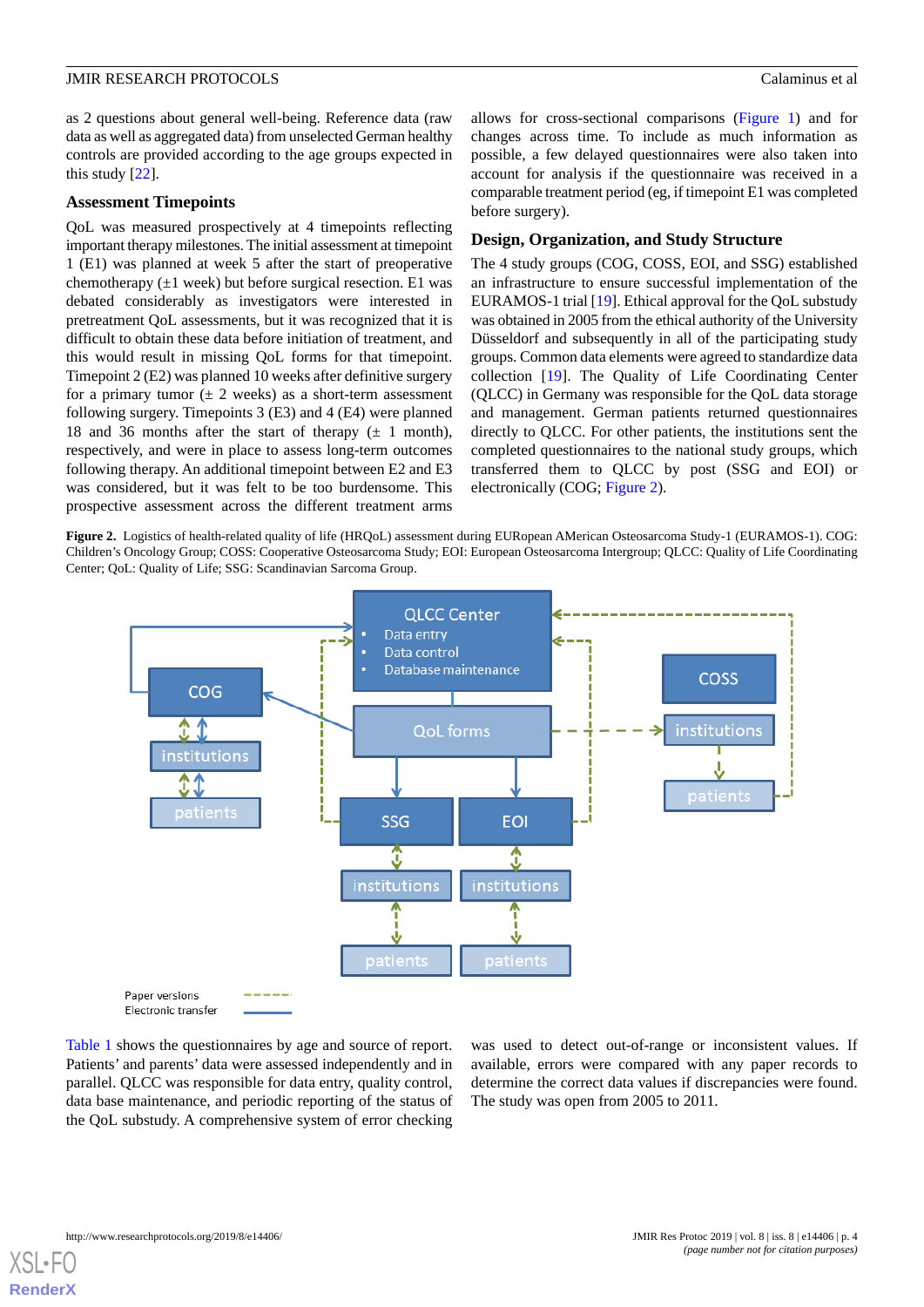<span id="page-4-0"></span>Table 1. Quality-of-life questionnaires according to age range and source of report.

| Age range and source of report | Quality-of-life questionnaires |                                                                        |            |                                                  |          |                                                                                                                                      |
|--------------------------------|--------------------------------|------------------------------------------------------------------------|------------|--------------------------------------------------|----------|--------------------------------------------------------------------------------------------------------------------------------------|
|                                |                                | Pediatric Quality of Life Ques-<br>tionnaire (Calaminus et al $[21]$ ) | [24]       | Pediatric Quality of Life Inventory (Varni et al |          | European Organization for<br>Research and Treatment of<br>Cancer—Quality of Life-Core<br>Questionnaire C30 (Aaronson<br>et al $[20]$ |
| Age range (years)              | $\geq 5-7$                     | $\geq 8 - 17$                                                          | $\geq 5-7$ | $\geq 8 - 12$                                    | $>12-17$ | $\geq 16$                                                                                                                            |
| Self-reporting                 | $+$ <sup>a</sup>               | $^{+}$                                                                 | $+$        | $+$                                              | $^{+}$   | $^{+}$                                                                                                                               |
| Proxy reporting                | $+$                            | $+$                                                                    | $+$        | $^{+}$                                           | $^{+}$   | $\mathbf{b}$                                                                                                                         |

<sup>a</sup>Questionnaire used.

<sup>b</sup>Questionnaire not used.

#### **Statistical Analysis**

Descriptive analyses were performed for baseline patients' characteristics as well as for the proxy reports. Categorical variables are reported as absolute and relative frequencies. Continuous variables are shown as mean, SD  $(\pm)$ , median and range (minimum-maximum). Inferential statistical analyses were performed using Fisher exact tests for categorical variables and nonparametric methods (ie, Mann-Whitney U tests and Kruskal-Wallis tests) for continuous variables.

The comparison between QoL substudy participants and nonparticipants included a multivariable analysis using a logistic regression for modeling the probability for being a *QoL Participant*. The following variables were included in the full model: study (COG [reference category], COSS, EOI, and SSG), age (in years), gender (female vs male [reference category]), lung metastases (no and yes [reference category]), other (nonlung) metastases (no and yes [reference category]), and pathological fracture (no and yes [reference category]). COSS, EOI, and SSG also allowed participants to be defined as having possible metastases (in addition to yes and no), COG did not do so; therefore, all *possible metastases* were classified as *no metastases*.

In addition, the logistic regression was calculated for each study group separately. Odds ratios with 95% CI and Wald test *P* values were reported from the full model. Statistical analyses were performed using SAS software, version 9.4 for Windows (SAS Institute). All *P* values and CIs are exploratory without adjustment for multiplicity.

## *Results*

## **Study Participants at Timepoint E1**

The EURAMOS-1 protocol registered 2260 patients who were recruited between April 2005 and June 2011. Among them, 97.92% (2213/2260) were eligible for QoL assessment and could participate in terms of questionnaire availability. For 61.86% (1369/2213) of patients, a QoL evaluation at timepoint E1 before surgery ([Figure 3](#page-5-0)) was available. Nearly one-third (36.38%) of the QoL substudy participants at E1 were aged older than 16 years at timepoint E1 (n=498/1369) and 803/1369 (58.66%) were male. For the pediatric QoL substudy participants aged younger than 16 years (n=871), a completed pediatric self-assessment was available for 852 participants and a completed pediatric parent-proxy assessment was available for 836 participants (for an overview, see [Figure 3](#page-5-0)). In addition, 135 patients older than 16 years filled in a pediatric questionnaire, and so finally, 987 participants with an available pediatric self-assessed questionnaire remained. Of the 987 patients with an available pediatric questionnaire at E1, 302 filled in the PEDQoL version and 685 filled in the PedsQL version ([Table 2](#page-6-0)).

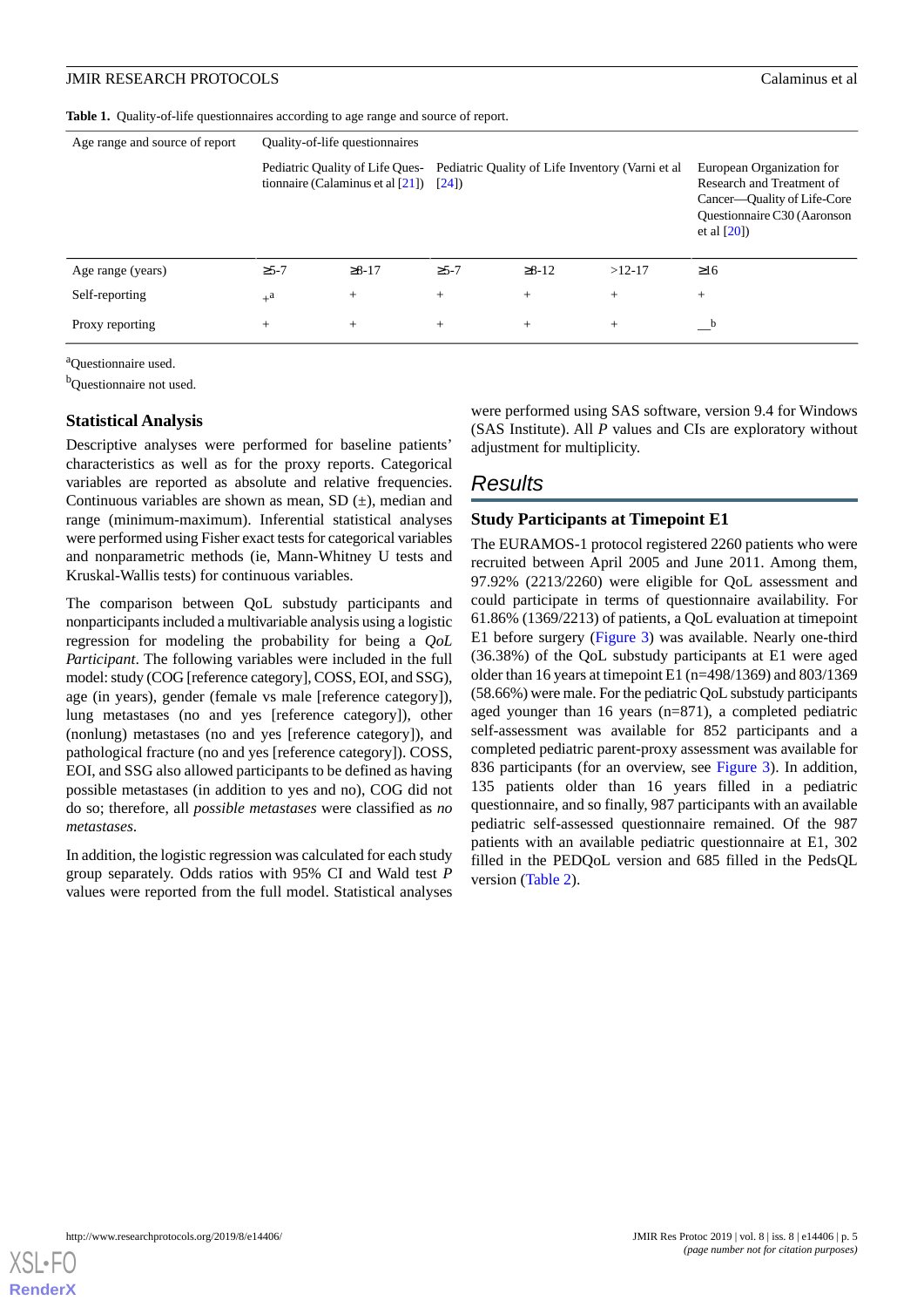<span id="page-5-0"></span>Figure 3. Flowchart regarding quality of life (QoL) eligibility and participation at timepoint E1, split by age and self versus proxy assessment. EORTC-QLQ-C30: European Organization for Research and Treatment of Cancer—Quality of Life-Core Questionnaire C30; PEDQOL: Pediatric Quality of Life; PedsQL: The Pediatric Quality of Life Inventory; E1: first assessment timepoint.



A similar proportion can be found for the parent-proxy assessment. In addition, 423 patients completed the questionnaire for adults (EORTC-QLQ-C30; [Table 2\)](#page-6-0).

As patients between 16 and 18 years of age were asked to complete both a pediatric self-assessment and an adult questionnaire according to the compilation of questionnaires agreed before the start of the study, 2 different self-assessment questionnaires are evaluable for one participant. Subsequently,

the numbers of questionnaires are higher than the number of participants on the lower part of [Figure 3.](#page-5-0)

[Tables 2](#page-6-0) and [3](#page-7-0) give an overview of patient characteristics, grouped by the availability of self- and proxy reports at timepoint E1. For some patients, a proxy and a self-report are available, for others, only a proxy or a self-report is available; therefore, the numbers on proxy questionnaires are reported separately.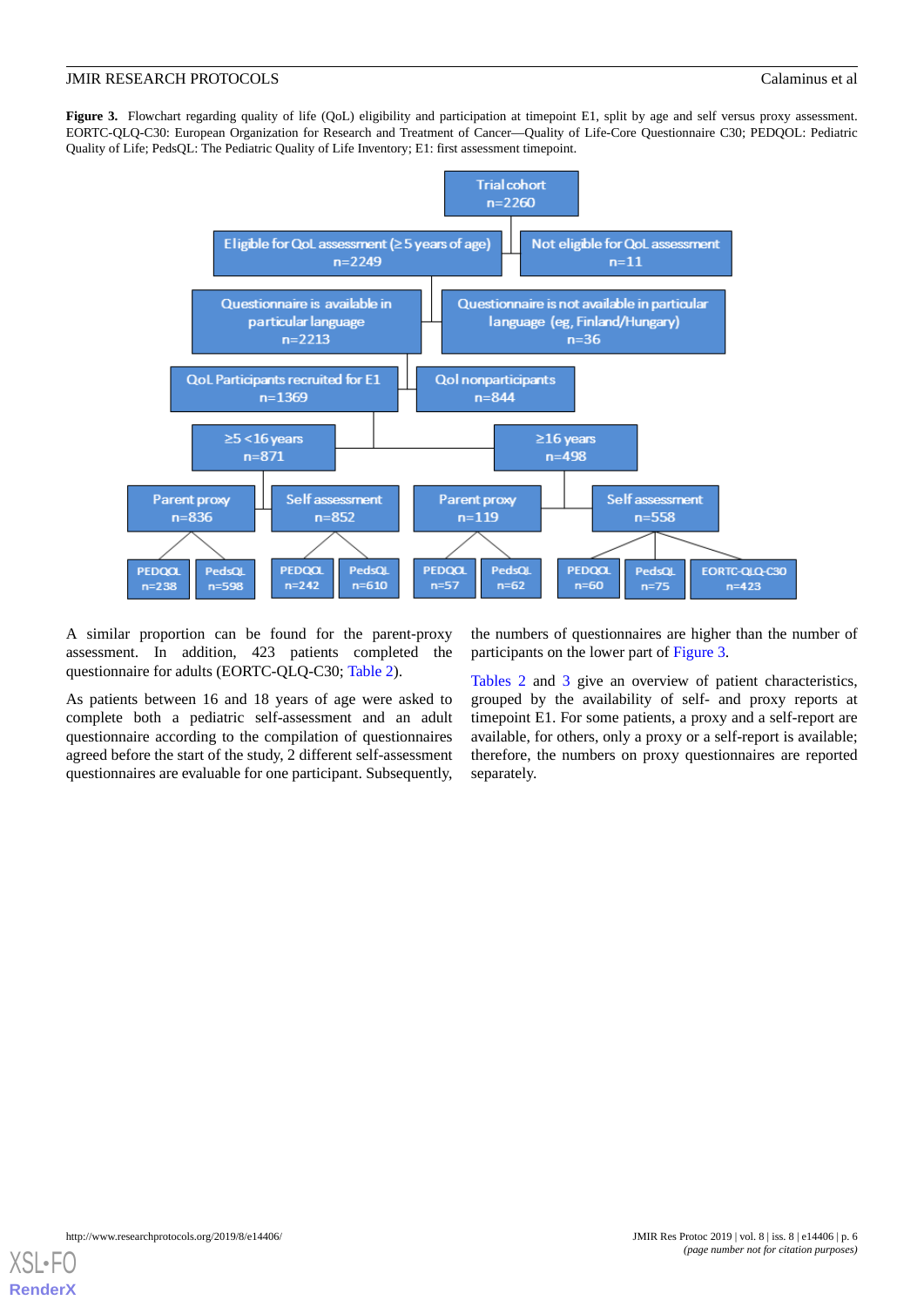<span id="page-6-0"></span>**Table 2.** Number and characteristics of quality-of-life substudy participants (self-reported) at timepoint 1 (E1) by questionnaire.

| Characteristics                           | Quality-of-life questionnaires   |                                                                                    |                                                                                                                |  |
|-------------------------------------------|----------------------------------|------------------------------------------------------------------------------------|----------------------------------------------------------------------------------------------------------------|--|
|                                           | Pediatric questionnaires (n=987) | Adult questionnaire (n=423)                                                        |                                                                                                                |  |
|                                           | tionnaire $(n=302)$              | Pediatric Quality of Life Ques- Pediatric Quality of Life Inven-<br>tory $(n=685)$ | European Organization for Re-<br>search and Treatment of Can-<br>cer-Quality of Life-Core<br>Questionnaire C30 |  |
| Sex (male), $n$ (%)                       | 152(50.3)                        | 395 (57.7)                                                                         | 292 (69.0)                                                                                                     |  |
| Age (years)                               |                                  |                                                                                    |                                                                                                                |  |
| $\geq 5 - 16$ , n (%)                     | 242(80.1)                        | 610(89.1)                                                                          | $\mathbf{a}$                                                                                                   |  |
| $≥16, n$ (%)                              | 60(19.9)                         | 75 (10.9)                                                                          | $-{}^{\rm b}$                                                                                                  |  |
| $16-17$                                   | $-{}^{\rm b}$                    | $\overline{\phantom{a}}^{\phantom{a}b}$                                            | 210(49.7)                                                                                                      |  |
| $\geq$ 18                                 | $\_\_\text{a}$                   | $\mathbf{u}$                                                                       | 213(50.4)                                                                                                      |  |
| Overall mean (SD)                         | 13.4(2.9)                        | 12.8(2.9)                                                                          | 20.3(5.2)                                                                                                      |  |
| Study groups, n (%)                       |                                  |                                                                                    |                                                                                                                |  |
| Children's Oncology Group                 | 0(0.0)                           | 578 (84.4)                                                                         | 216(51.0)                                                                                                      |  |
| Cooperative Osteosarcoma Study Group      | 182(60.3)                        | 0(0.0)                                                                             | 90(21.3)                                                                                                       |  |
| European Osteosarcoma Intergroup          | 56(18.5)                         | 107(15.6)                                                                          | 90(21.3)                                                                                                       |  |
| Scandinavian Sarcoma Group                | 64 (21.2)                        | 0(0.0)                                                                             | 27(6.4)                                                                                                        |  |
| Location site, n (%)                      |                                  |                                                                                    |                                                                                                                |  |
| Missing                                   | 0(0.0)                           | 3(0.4)                                                                             | 4(1.0)                                                                                                         |  |
| Upper extremity                           | 30(9.9)                          | 95 (13.9)                                                                          | 65 (15.4)                                                                                                      |  |
| Lower extremity                           | 270 (89.4)                       | 584 (85.3)                                                                         | 344(81.3)                                                                                                      |  |
| Other                                     | 2(0.7)                           | 3(0.4)                                                                             | 10(2.4)                                                                                                        |  |
| Lung metastases, $n$ (%)                  |                                  |                                                                                    |                                                                                                                |  |
| Missing                                   | 0(0.0)                           | 3(0.4)                                                                             | 3(0.7)                                                                                                         |  |
| Yes                                       | 32(10.6)                         | 99 (14.5)                                                                          | 43(10.2)                                                                                                       |  |
| $No^c$                                    | 270 (89.4)                       | 583 (85.1)                                                                         | 377 (89.1)                                                                                                     |  |
| Other (nonlung) metastases, n (%)         |                                  |                                                                                    |                                                                                                                |  |
| Missing                                   | 0(0)                             | 3(0.4)                                                                             | 3(0.7)                                                                                                         |  |
| Yes                                       | 12(4.0)                          | 18(2.6)                                                                            | 8(1.9)                                                                                                         |  |
| $\mathrm{No}^\mathrm{c}$                  | 290 (96.0)                       | 664 (96.9)                                                                         | 412 (97.4)                                                                                                     |  |
| Pathological fracture at diagnosis, n (%) |                                  |                                                                                    |                                                                                                                |  |
| Missing                                   | 0(0)                             | 4(0.6)                                                                             | 3(0.7)                                                                                                         |  |
| No                                        | 283 (93.7)                       | 589 (86.0)                                                                         | 375 (88.7)                                                                                                     |  |
| Yes                                       | 19(6.3)                          | 92 (14.4)                                                                          | 45(10.6)                                                                                                       |  |

<sup>a</sup>Questionnaire not intended for this age group.

<sup>b</sup>Information of this age-category is reported elsewhere in the same table.

<sup>c</sup>*Possible metastases* were combined with *no metastases*.

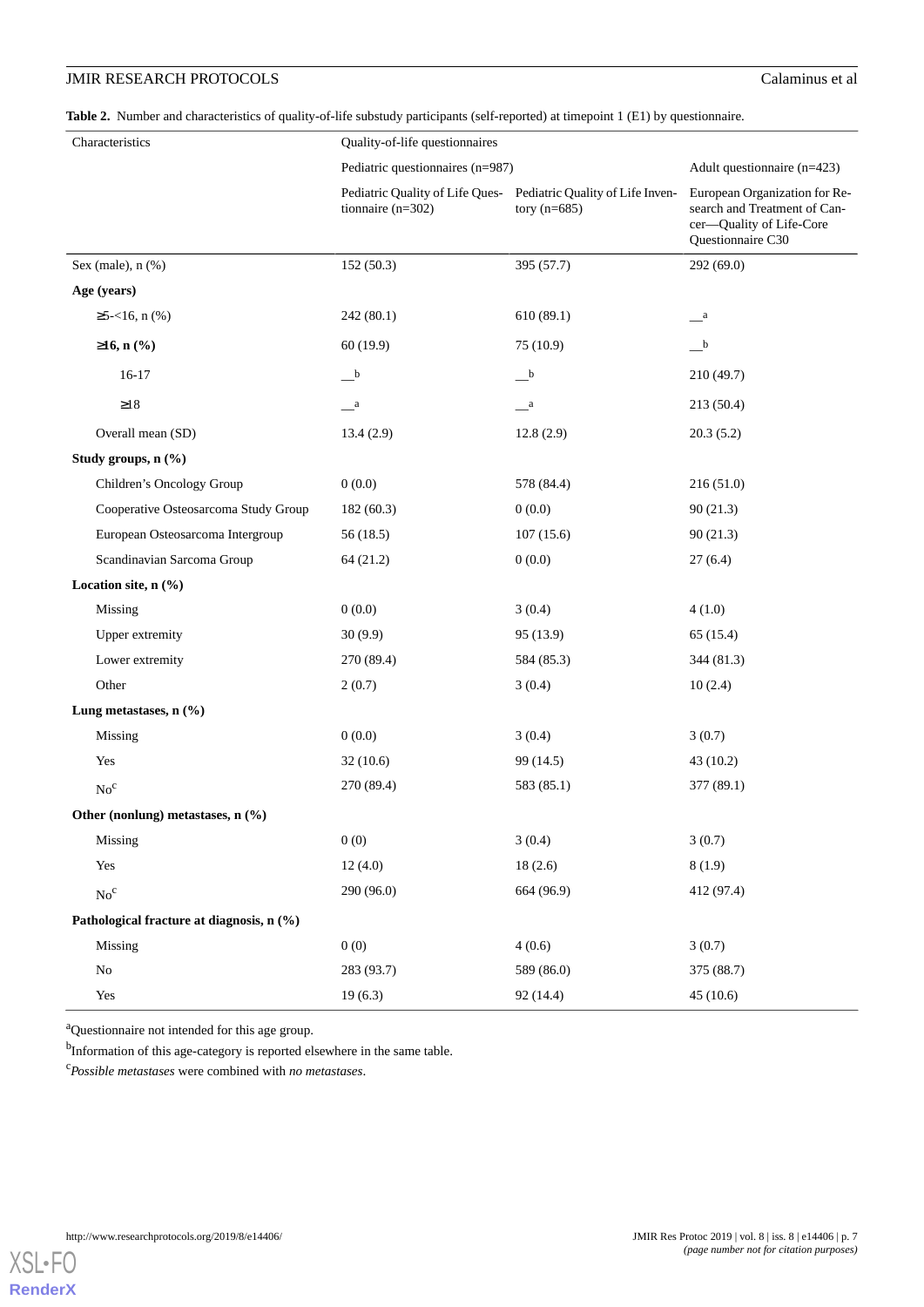<span id="page-7-0"></span>**Table 3.** Number and characteristics of quality-of-life substudy participants (proxy report) at registration by questionnaire.

| Characteristics                   |                                      | Quality-of-life questionnaires                  |                                             |  |  |
|-----------------------------------|--------------------------------------|-------------------------------------------------|---------------------------------------------|--|--|
|                                   |                                      | Pediatric Quality of Life Questionnaire (n=295) | Pediatric Quality of Life Inventory (n=660) |  |  |
| Sex (male), $n$ $%$ )             |                                      | 147 (49.8)                                      | 388 (58.8)                                  |  |  |
| Age (years)                       |                                      |                                                 |                                             |  |  |
|                                   | $\geq 5 - 16$ , n $(\% )$            | 238(80.7)                                       | 598 (90.6)                                  |  |  |
|                                   | $≥16$ , n $(%$                       | 57 (19.3)                                       | 62(9.4)                                     |  |  |
|                                   | Overall mean (SD)                    | 13.0(2.8)                                       | 12.2(2.9)                                   |  |  |
| Study groups, $n$ $(\frac{6}{6})$ |                                      |                                                 |                                             |  |  |
|                                   | Children's Oncology Group            | N/A <sup>a</sup>                                | 548 (83.0)                                  |  |  |
|                                   | Cooperative Osteosarcoma Study group | 180(61.0)                                       | N/A                                         |  |  |
|                                   | European Osteosarcoma Intergroup     | 55 (18.6)                                       | 112(17.0)                                   |  |  |
|                                   | Scandinavian Sarcoma Group           | 60(20.3)                                        | 0(0.0)                                      |  |  |

<sup>a</sup>N/A: not applicable.

#### **Participation by Timepoint**

[Table 4](#page-8-0) shows how many patients provided the HRQoL self-report questionnaire, broken down by completed timepoint and all of their combinations during the study. As there were 1369 participants at E1 ([Figure 3](#page-5-0)) and overall there were 1338 patients for timepoint E1, there were 31 participants at timepoint E1 with a proxy report only. The table shows a decreasing linear trend of participation with trial progress, starting with n=1338/2213 (60.46%) self-reports at timepoint 1 and continuing with n=934/2213 (42.21%) at timepoint E2 and n=668/2213(30.19%) and n=450/2213 (20.33%) at timepoints 3 and 4, respectively. However, the largest decline is between timepoint E1 and E2, and accordingly, the highest number of participants with n=454/2213 (20.52%) provided an self-assessment questionnaire at E1 but did not complete a questionnaire at any further timepoint, followed by those group of participants who provided self-assessment questionnaires at all 4 timepoints (273/2213; 12.34%).

[Table 5](#page-9-0) indicates for how many patients HRQoL proxy assessments were provided, again broken down by each timepoint and all of their combinations. With regard to [Table](#page-9-0) [5,](#page-9-0) it is important to note that a proxy report was mandatory for child and adolescent patients, including those aged 17 years. Given this subgroup of 1778 patients, n=950/1778 (53.4%) of all parents of these patients provided a proxy report at timepoint E1.

**[RenderX](http://www.renderx.com/)**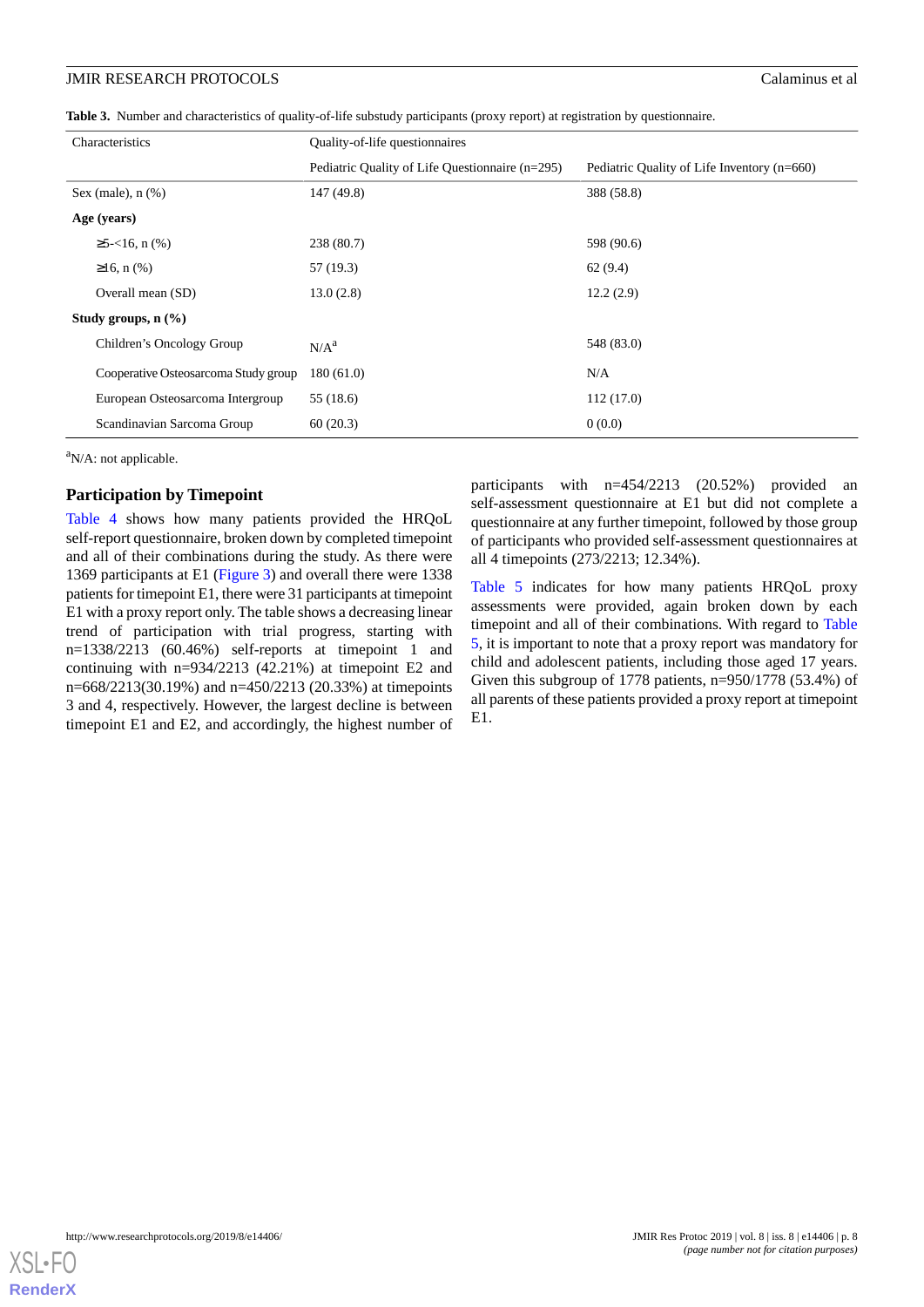<span id="page-8-0"></span>Table 4. Number of patients with available self-assessment at any possible combination of timepoints during study (N=2213).

| Timepoints during study  | Patients, n (%) |          |                      |             |
|--------------------------|-----------------|----------|----------------------|-------------|
| $\mathrm{E1}^\mathrm{a}$ | $E2^b$          | $E3^c$   | $E4^d$               |             |
| $\operatorname{Yes}$     | Yes             | Yes      | Yes                  | 273 (12.34) |
| Yes                      | Yes             | Yes      | $\rm No$             | 186 (8.40)  |
| Yes                      | Yes             | $\rm No$ | Yes                  | 57(2.58)    |
| Yes                      | Yes             | $\rm No$ | $\rm No$             | 260 (11.75) |
| Yes                      | $\rm No$        | Yes      | $\operatorname{Yes}$ | 27(1.22)    |
| Yes                      | $\rm No$        | Yes      | $\rm No$             | 62(2.80)    |
| Yes                      | $\rm No$        | $\rm No$ | $\operatorname{Yes}$ | 19 (0.86)   |
| $\operatorname{Yes}$     | $\rm No$        | $\rm No$ | $\rm No$             | 454 (20.52) |
| $\rm No$                 | Yes             | Yes      | $\operatorname{Yes}$ | 37(1.67)    |
| $\rm No$                 | Yes             | Yes      | $\rm No$             | 42 (1.90)   |
| No                       | Yes             | $\rm No$ | Yes                  | 6(0.27)     |
| No                       | Yes             | $\rm No$ | $\rm No$             | 73 (3.30)   |
| No                       | $\rm No$        | Yes      | Yes                  | 11(0.50)    |
| $\rm No$                 | $\rm No$        | Yes      | $\rm No$             | 30(1.36)    |
| No                       | $\rm No$        | $\rm No$ | $\operatorname{Yes}$ | 20(0.90)    |
| No                       | $\rm No$        | $\rm No$ | $\rm No$             | 656 (29.64) |

<sup>a</sup>Timepoint 1.

<sup>b</sup>Timepoint 2.

<sup>c</sup>Timepoint 3.

d<sub>Timepoint 4.</sub>

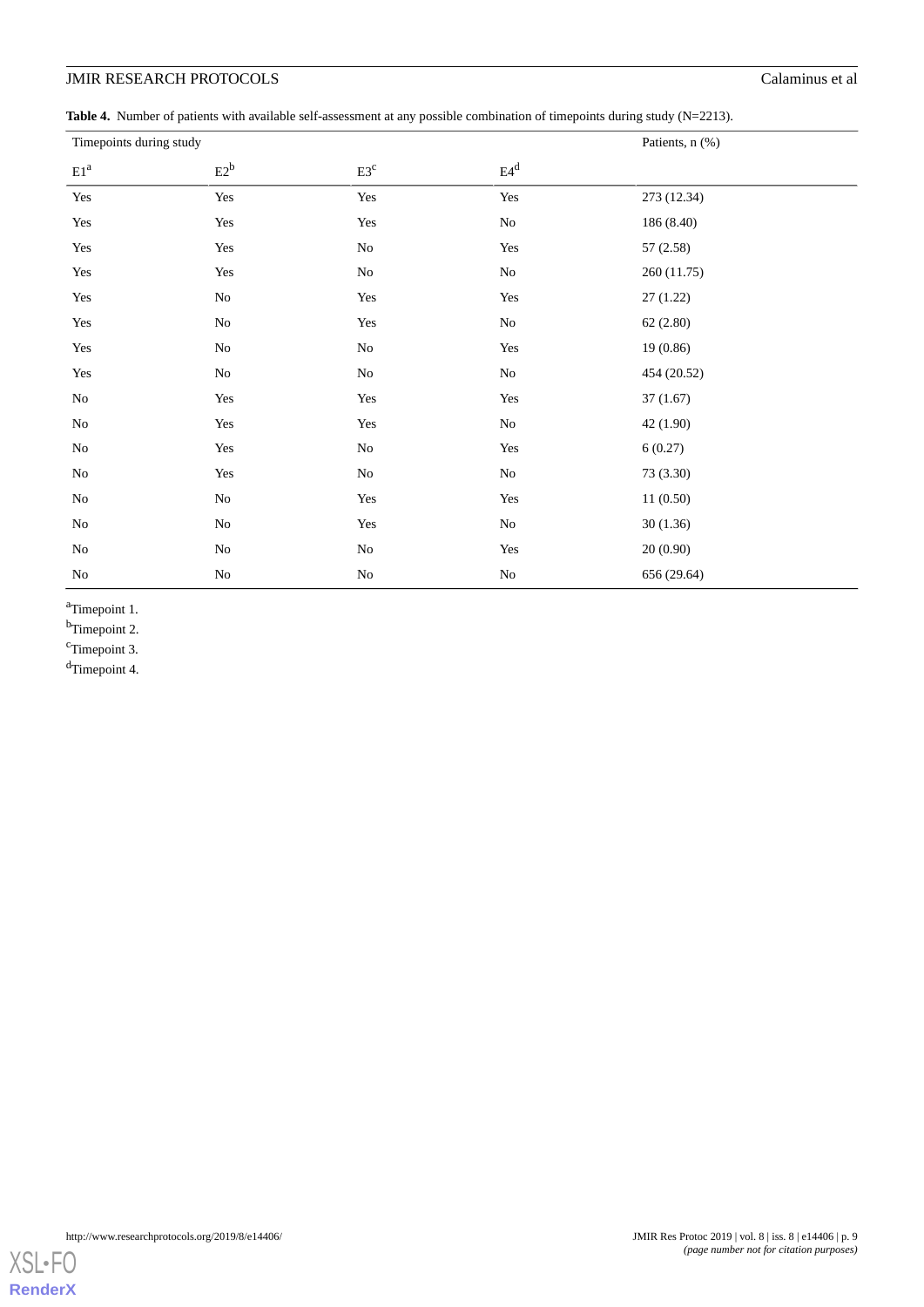<span id="page-9-0"></span>**Table 5.** Number of patients with an available proxy assessment at any possible combination of timepoints during the study (N=2213).

| Timepoints during study  | Patients n (%) |          |                      |              |
|--------------------------|----------------|----------|----------------------|--------------|
| $\mathrm{E1}^\mathrm{a}$ | $E2^b$         | $E3^c$   | $E4^d$               |              |
| $\operatorname{Yes}$     | Yes            | Yes      | $\operatorname{Yes}$ | 155 (7.00)   |
| Yes                      | Yes            | Yes      | $\rm No$             | 159 (7.18)   |
| Yes                      | Yes            | $\rm No$ | $\operatorname{Yes}$ | 36(1.63)     |
| $\operatorname{Yes}$     | Yes            | $\rm No$ | $\rm No$             | 223 (10.08)  |
| Yes                      | $\rm No$       | Yes      | Yes                  | 22 (0.99)    |
| $\operatorname{Yes}$     | $\rm No$       | Yes      | $\rm No$             | 36(1.63)     |
| $\operatorname{Yes}$     | $\rm No$       | $\rm No$ | $\operatorname{Yes}$ | 9(0.41)      |
| Yes                      | $\rm No$       | $\rm No$ | $\rm No$             | 320 (14.46)  |
| $\rm No$                 | Yes            | Yes      | $\operatorname{Yes}$ | 19 (0.86)    |
| No                       | Yes            | Yes      | $\rm No$             | 33 (1.49)    |
| $\rm No$                 | Yes            | $\rm No$ | Yes                  | 5(0.23)      |
| $\rm No$                 | Yes            | $\rm No$ | $\rm No$             | 74 (3.34)    |
| No                       | No             | Yes      | Yes                  | 9(0.41)      |
| No                       | $\rm No$       | Yes      | No                   | 17(0.77)     |
| No                       | $\rm No$       | $\rm No$ | Yes                  | 8(0.36)      |
| No                       | $\rm No$       | $\rm No$ | No                   | 1088 (49.16) |

<sup>a</sup>Timepoint 1.

b<sub>Timepoint 2.</sub>

<sup>c</sup>Timepoint 3.

<sup>d</sup>Timepoint 4.

## **Quality of Life—Nonparticipant Analyses at Timepoint E1**

The nonparticipant analyses were performed on patient level if any age-appropriate questionnaire (self- or proxy report or pediatric or adult questionnaire) was available at timepoint E1. Demographic and disease-related characteristics for QoL substudy participants and nonparticipants at timepoint E1 of the QoL study are listed in [Table 6.](#page-10-0) No statistically significant

differences in the participation rates with respect to age or gender were seen. Participation rates differed substantially between national study groups (67% COG, 80% SSG, 56% EOI, and 50% COSS). Patients from the COSS group and EOI were less likely to participate in the QoL study's baseline assessment (OR 0.48, 95% CI 0.386-0.600 and OR 0.61, 95% CI 0.482-0.759, respectively) compared with patients from COG, whereas patients from the SSG had a higher participation rate than those from COG (OR 1.97, 95% CI 1.223-3.172).

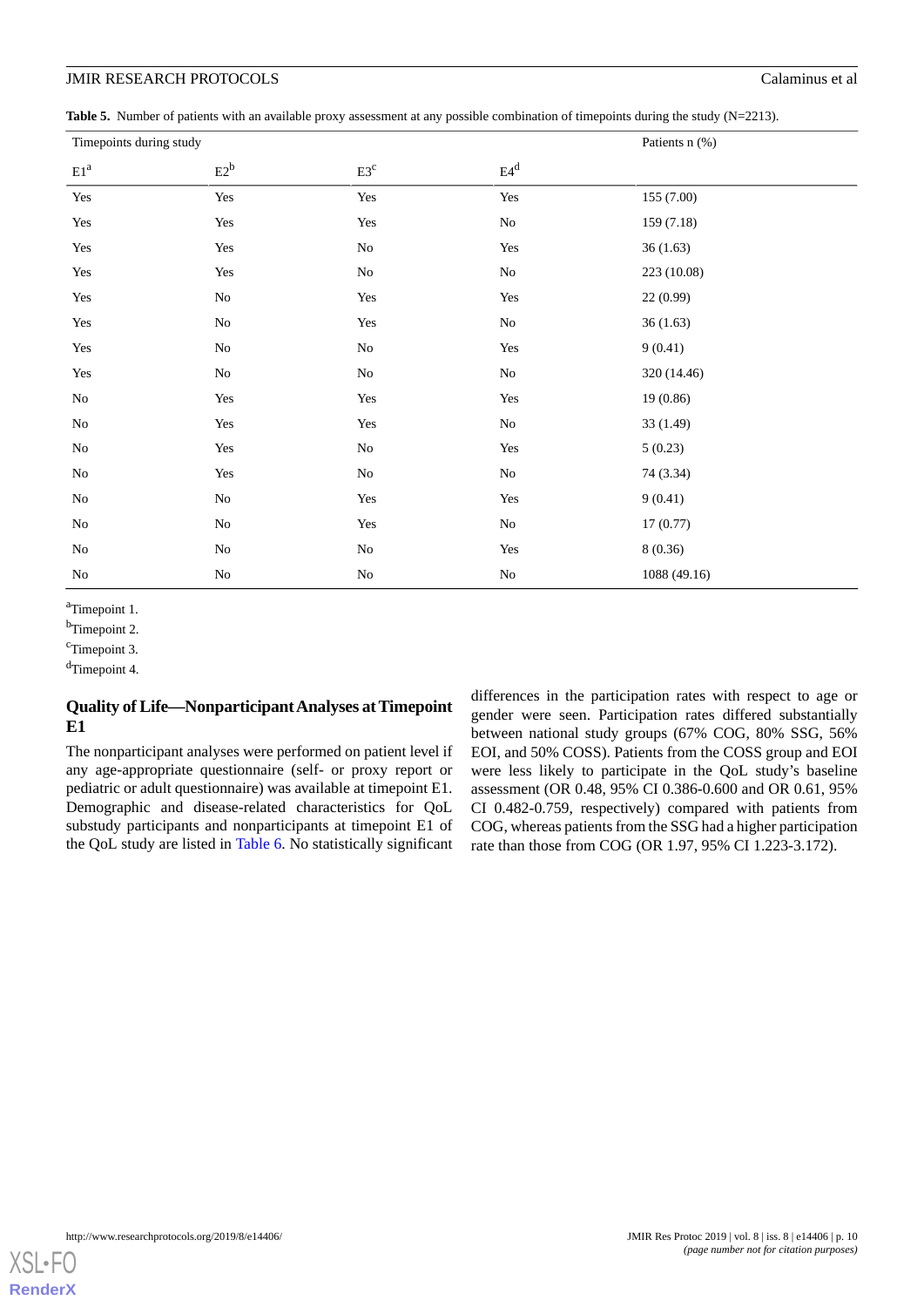<span id="page-10-0"></span>**Table 6.** Comparison of quality of life (QoL) nonparticipants and QoL participants at timepoint 1 (E1) in the overall cohort (N=2213).

| Characteristics                           |                                      | QoL overall sample at registration |                           |  |
|-------------------------------------------|--------------------------------------|------------------------------------|---------------------------|--|
|                                           |                                      | QoL nonparticipants (n=844)        | QoL participants (n=1369) |  |
| Sex (male), $n$ $%$ )                     |                                      | 498 (59.00)                        | 803 (58.66)               |  |
| Age (years)                               |                                      |                                    |                           |  |
| $\geq 5 - 16$ , n (%)                     |                                      | 523 (61.97)                        | 871 (63.62)               |  |
| $≥16$ , n (%)                             |                                      | 321 (38.03)                        | 498 (35.94)               |  |
| Overall mean (SD)                         |                                      | 15.4(5.6)                          | 15.0(5.10)                |  |
| Study groups, n (%)                       |                                      |                                    |                           |  |
| Children's Oncology Group                 |                                      | 380 (45.02)                        | 784 (57.27)               |  |
|                                           | Cooperative Osteosarcoma Study group | 242 (28.67)                        | 241 (17.60)               |  |
|                                           | European Osteosarcoma Intergroup     | 199 (23.58)                        | 252 (18.41)               |  |
|                                           | Scandinavian Sarcoma Group           | 23(2.73)                           | 92 (6.72)                 |  |
| Tumor location, n (%)                     |                                      |                                    |                           |  |
| Missing                                   |                                      | 9(1.07)                            | 7(0.51)                   |  |
| Upper extremity                           |                                      | 130 (15.40)                        | 188 (13.73)               |  |
| Lower extremity                           |                                      | 700 (82.94)                        | 1159 (84.66)              |  |
| Other                                     |                                      | 5(0.59)                            | 15(1.10)                  |  |
| Lung metastases, n (%)                    |                                      |                                    |                           |  |
| Missing                                   |                                      | 9(1.07)                            | 6(0.44)                   |  |
| Yes                                       |                                      | 125(14.81)                         | 170 (12.42)               |  |
| No <sup>a</sup>                           |                                      | 710 (84.12)                        | 1193 (87.14)              |  |
| Other (nonlung) metastases, n (%)         |                                      |                                    |                           |  |
| Missing                                   |                                      | 11(1.30)                           | 6(0.44)                   |  |
| Yes                                       |                                      | 35(4.15)                           | 37(2.70)                  |  |
| No <sup>a</sup>                           |                                      | 798 (94.55)                        | 1326 (96.86)              |  |
| Pathological fracture at diagnosis, n (%) |                                      |                                    |                           |  |
| Missing                                   |                                      | 11(1.30)                           | 7(0.51)                   |  |
| No                                        |                                      | 725 (85.90)                        | 1202 (87.80)              |  |
| Yes                                       |                                      | 108 (12.80)                        | 160 (11.69)               |  |

<sup>a</sup>*Possible metastases* were combined with *no metastases*.

There was no evidence that age  $(P=.27)$  or gender  $(P=.61)$ influenced participation. Individual models for each study group revealed that within the COG group, female patients were less likely to participate (OR 0.76, 95% CI 0.585-0.974; *P*=.03), whereas female patients were more likely to participate within the COSS group (OR 1.57, 95% CI 1.070-2.29; *P*=.02). For the EOI and the SSG, gender did not have an influence on the participation.

Considering participation rates at timepoint E1 with regard to disease characteristics, no differences in participation were obtained with regard to major tumor site (*P*=.29), occurrence of pathological fracture at diagnosis (*P*=.13), and initial presentation with metastasis (lung; *P*=.10), or other sites (*P*=.13) before registration. Patients with femur as the primary site contributed most frequently to the baseline QoL assessments

[XSL](http://www.w3.org/Style/XSL)•FO **[RenderX](http://www.renderx.com/)**

(695; 51.0%), whereas patients with radius as the primary site participated relatively less frequently (16; 1.2%).

## *Discussion*

#### **Principal Findings**

Here, we describe the QoL substudy embedded in the international OS trial, EURAMOS-1. A total of 4 national study groups that included 17 countries contributed to the study and resulted in the first prospective QoL international study of OS. We collected at least at timepoint E1 QoL information from nearly 1400 patients with an age range from 5 to 40 years. Most reported OS QoL studies were smaller and/or have focused only on posttreatment or were not prospective from the time of diagnosis [[8](#page-13-4)[-10](#page-13-5)]. This prospective study aimed to provide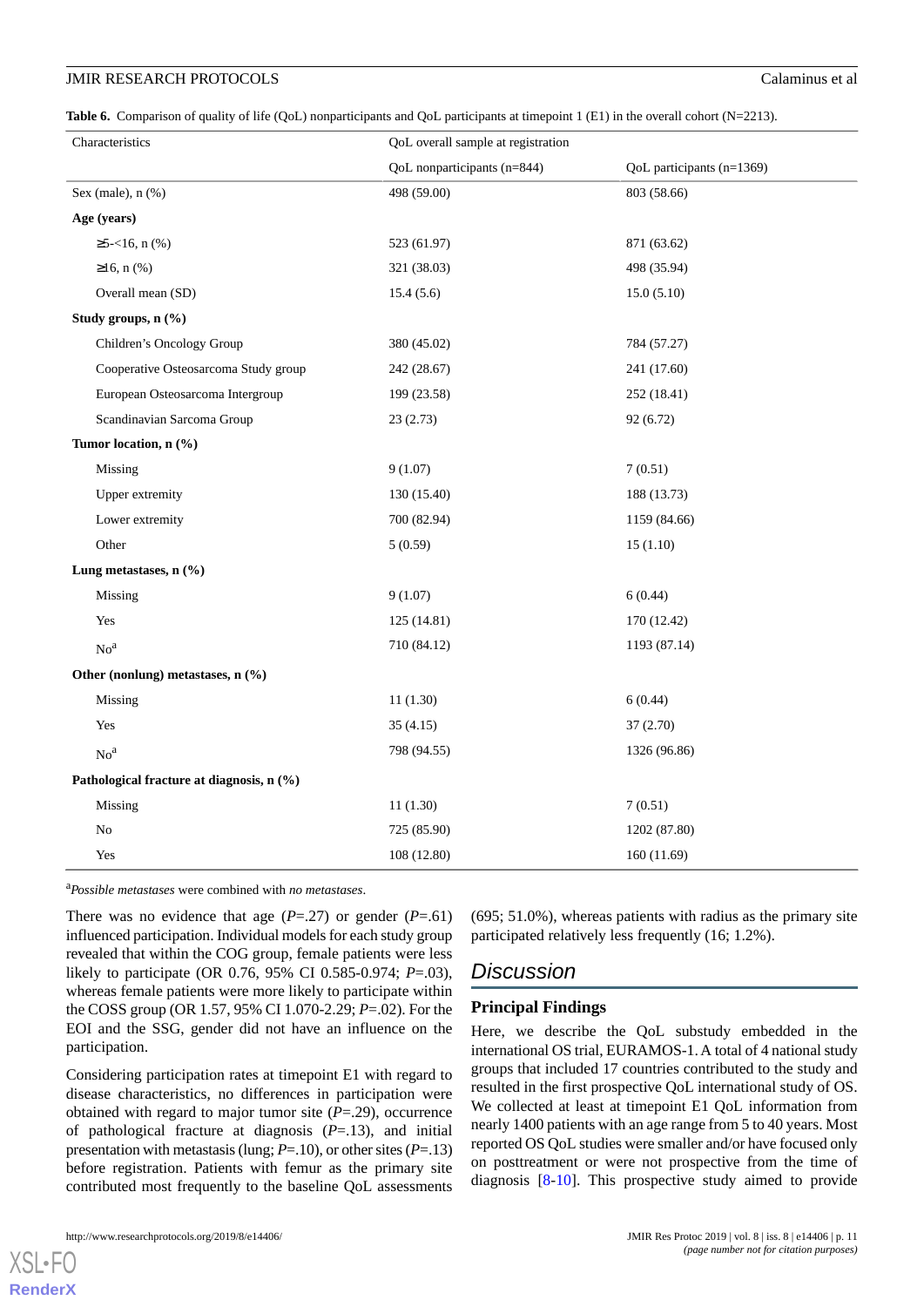information not previously reported in the literature and results will help to develop interventions to improve QoL.

Overall, in EURAMOS-1, there were no differences in participation rates at timepoint E1 with regard to the age, gender, site of primary tumor involvement, occurrence of pathological fracture, or occurrence of lung or other metastases at diagnosis between QoL substudy participants and nonparticipants. However, a difference of participation rates between the different national study groups was evident. Logistic regression revealed that patients from the COG were more likely to participate in the QoL assessment compared with COSS and EOI patients, but they were less likely to participate compared with patients from the SSG. In addition, within national study groups (COSS and COG), some significant differences in gender participation were seen. Beside differences in the national study group structure, cultural tendencies could have influenced the different response rates. Further investigation into these differences is warranted.

#### **Comparison With Previous Work**

Although there was a participation rate of about 60% at timepoint E1 and the participation rates regarding self-assessment decreased to just over 20% at timepoint E4, this is reasonable given the characteristics of the study cohort (eg, in terms of participant's age range and the number of countries involved). In other HRQoL studies involving children with cancer, the response rates have varied between 58% and 98% [[29\]](#page-14-10). A recent multicenter prospective study including children with lymphoblastic leukemia reported a participation rate of 63% and obtained also a less pronounced but substantial linear decline of participation with study progress [\[30\]](#page-14-11). One must keep in mind that investigating QoL in adolescents and young adults (AYAs) may be even more difficult (in this study, 56.5% were aged ≥13 years) because of their developmental status and pursuit of autonomy. These circumstances probably influenced the participation rates. In addition, declining participation rates over the course of the trial are also influenced by overall and event-free survival (eg, at 36 months after biopsy, they were approximately 80% and 60%, respectively) [[31\]](#page-14-12). Rosenberg's study [\[32](#page-14-13)] of only AYA patients reported a response rate of only 74% at a single timepoint, even when patients were rewarded for participation. There are no comparable sarcoma trials that include QoL and cover such a broad study age range from various countries and ethnicities. Compared with other international QoL substudies in adult cancer RCTs, these studies obtained higher participation rates at baseline in different diagnoses, for example, leukemia [\[33](#page-14-14)] or ovarian cancer [[34,](#page-14-15)[35\]](#page-14-16). However, these trials differed also in terms of assessment method. For instance, provision of an electronic device may have increased the likelihood of participating in the study by Topp et al [[33\]](#page-14-14). Moreover, only adult but no adolescent patients were included. In the future, this could be improved by incorporating Web-based or mobile apps, according to the recommendation by Johnston et al [[29\]](#page-14-10) who explored reasons for nonparticipation in QoL studies on children with cancer and their parents. They came to the conclusion that this may address many logistical challenges.

#### **Limitations**

Some limitations have to be addressed. We did not assess the level of baseline pain or the extent of anxiety regarding the diagnosis or the urgency to start treatment; both variables may have an important influence on participation rate. Large sample sizes increase the chance of obtaining significant results. Therefore, our results have to be interpreted cautiously. The unavailability of a common QoL questionnaire usable across all groups/countries is a limitation in comparison across groups but was unavoidable. Given the large number of participating sites, how the questionnaires were provided to families and administered may lead to differences. This prospective design does allow analysis of changes over time and at an intraindividual level; however, the representativeness of the collected data may be affected by low participation rates (particularly in respect to the reduced sample size at timepoint E4). In addition, the comparability of measurements is limited as the questionnaires changed (at the age of 16 years) between timepoints and differed between national study groups; participants could also choose to participate only at certain timepoints. To overcome this obstacle, we plan on using a linking method for score conversion [[36\]](#page-14-17) for the subscales with sufficient conceptual overlap between questionnaires. We will base the linking of scores on a subset of participants who completed 2 questionnaires at the same timepoint (*single-group design*) according to schedule. We will assess concordance using appropriate measures (eg, Bland-Altman plots and Lin correlation concordance coefficient) [[37](#page-14-18)[,38](#page-15-0)].

#### **Conclusions**

Despite some of the limitations, this is largest prospective assessment of QoL in OS therapy. Further analyses will be able to look at prospective changes and be able to look at long-term outcomes and differences between different demographic groups. This study also highlights the ability of clinicians and researchers to work together to perform large QoL investigations across different national study groups. For such an endeavor to succeed, there needed to support from each national study group that includes first recognizing the importance of QoL assessments, the provision of infrastructure for the collection and management of QoL data, the identification of *lead* QoL investigators for each group, and time/support for meeting as a group. Through the initial phases of the development of this study, we needed to come together to identify the most appropriate QoL questionnaires that were available at the time that it was validated for the different involved countries/languages, had similar domains, and can span the age range of participants. We then had to determine how often and when assessments will be done while accounting for structural differences in the various groups/countries in how they delivered therapy and administered questionnaires and ensuring that questionnaires were not too burdensome. After intensive discussions, compromises were made regarding the timing of initial QoL assessment and the number of assessments. In terms of administration, it was decided that the administration and tracking of the assessments has to be in the hands of the national study groups and that centralized administration would not be possible. However, the data management and quality control checks were centralized with the QLCC taking the lead. Each

 $XS$  • FC **[RenderX](http://www.renderx.com/)**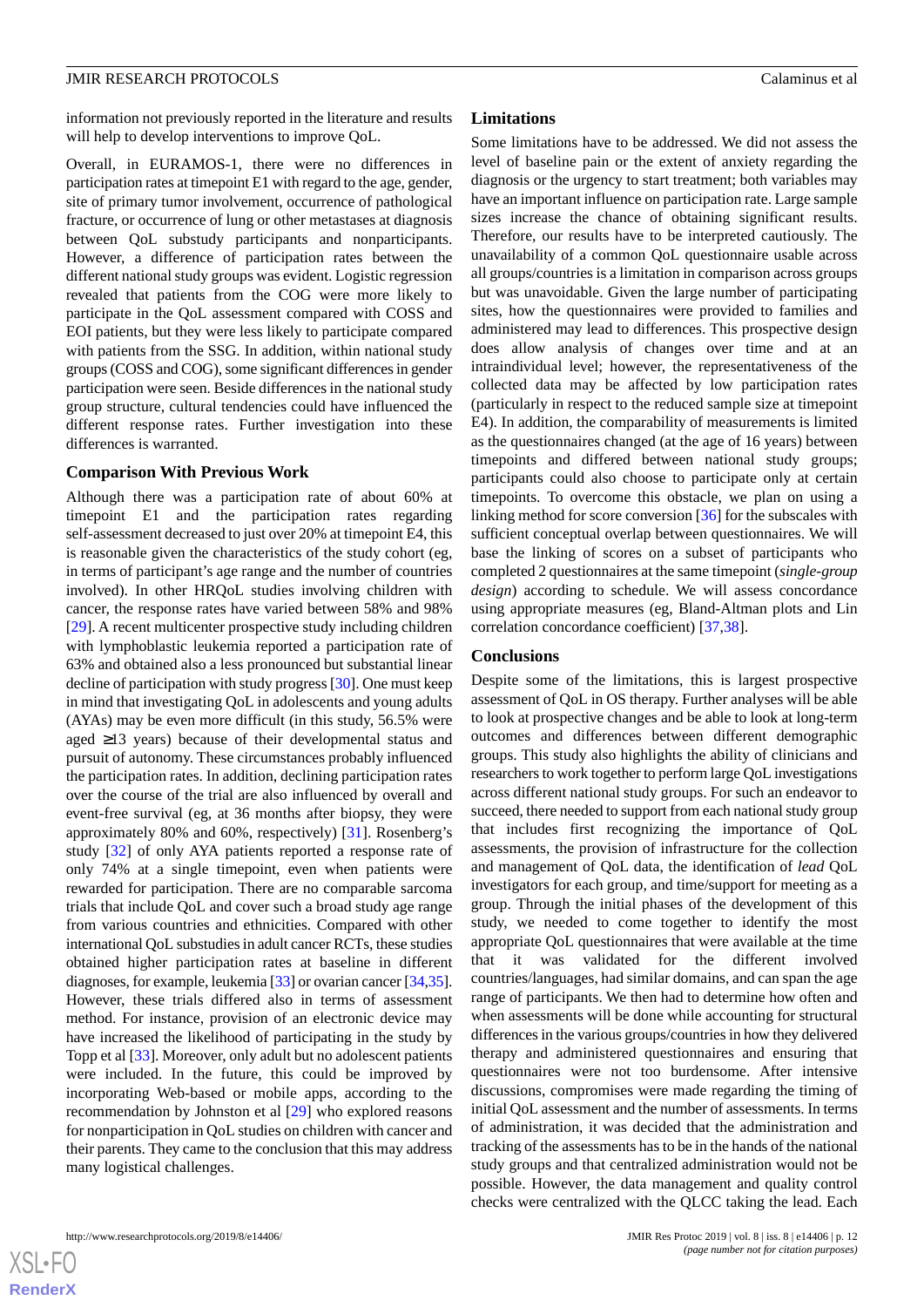national study group determined its own system of transferring the QoL forms/data to the QLCC. Overall, this was a successful endeavor, and we hope learnings from this partnership will lead to future studies. With this study, future analyses will lead to a better understanding of the impact OS therapy has on QoL and

how patient and particular disease characteristics influence QoL in the short and long term and how QoL changes over time. This will help to ameliorate or prevent the potential decline in psychosocial and physical morbidities of patients undergoing OS treatment.

## **Acknowledgments**

The authors thank all the patients and parents for their contribution and all data managers, especially Ms Eva-Mari Olofsson from the SSG office in Lund, for their support to collect the data from all the patients in timely order. The study sponsor was the UK Medical Research Council in Europe and the US National Cancer Institute in North America and Australia. Each trial group organized local coordination elements; central coordination and analysis was led from Medical Research Council Clinical Trials Unit at University College of London. Neither the sponsors nor the funders of the trial had a role in trial design, data analysis, or data interpretation.

The EURAMOS-1 is an academic clinical trial funded through multiple national and international government agencies and cancer charities:

- Children's Oncology Group funding for the EURAMOS-1 trial (AOST0331) was supported by the National Clinical Trial Network (NCTN) Operations Center Grant U10CA180886, NCTN Statistics and Data Center Grant U10CA180899 and the St. Baldrick's Foundation.

- European Science Foundation under the European Science Foundation Collaborative Research Program for Pan-European Clinical Trials, through contract number ERASCT-2003-980409 of the European Commission, DG Research, FP6 (Ref No MM/NG/EMRC/0202)

National funding in Europe was provided by the following:

- Belgium: Fonds National de la Recherche Scientifique Belgium FWO (Fonds voor Wetenschappelijk Onderzoek-Vlaanderen)
- Denmark: Danish Medical Research Council
- Finland: Academy of Finland
- Germany: Deutsche Forschungsgemeinschaft ref No: BI 1045/1-1 & 1–2, Deutsche Krebshilfe (DKH) ref No: 50-2723-Bi2
- Hungary: Semelweis Foundation
- Netherlands: ZonMw (Council for Medical Research)
- Norway: Research Council of Norway
- Sweden: SSG and Swedish Childhood Cancer Fund
- Switzerland: Swiss Paediatric Oncology Group

- United Kingdom: includes funding for the trial coordinating data center (MRC Clinical Trials Unit at UCL): Cancer Research UK, CRUK/05/013, Medical Research Council: MC\_UU\_12023/28.

Additional funding to the University of Muenster Centre for Clinical Trials, site of the EURAMOS Intergroup Safety Desk: Federal Ministry of Education and Research, Germany, BMBF 01KN1105.

## **Conflicts of Interest**

SB reports grants from Deutsche Krebshilfe, Deutsche Forschungsgemeinschaft, and European Science Foundation during the conduct of the study and personal fees from Lilly, Bayer, Pfizer, Novartis, Isofol, Clinigen, Sensorion, Ipsen, and Roche outside the submitted work.

<span id="page-12-0"></span>MRS reports grants and nonfinancial support from Astellas, grants from Clovis, grants and nonfinancial support from Janssen, grants and nonfinancial support from Novartis, grants and nonfinancial support from Pfizer, and grants and nonfinancial support from Sanofi, during the conduct of the study and personal fees from Lilly Oncology and personal fees from Janssen for educational courses and workshops outside the submitted work.

NM reports employment by Five Prime Therapeutics, Inc, outside the submitted work.

The remaining authors declare no conflicts of interest.

## **Multimedia Appendix 1**

[XSL](http://www.w3.org/Style/XSL)•FO **[RenderX](http://www.renderx.com/)**

Participating countries listed by study group.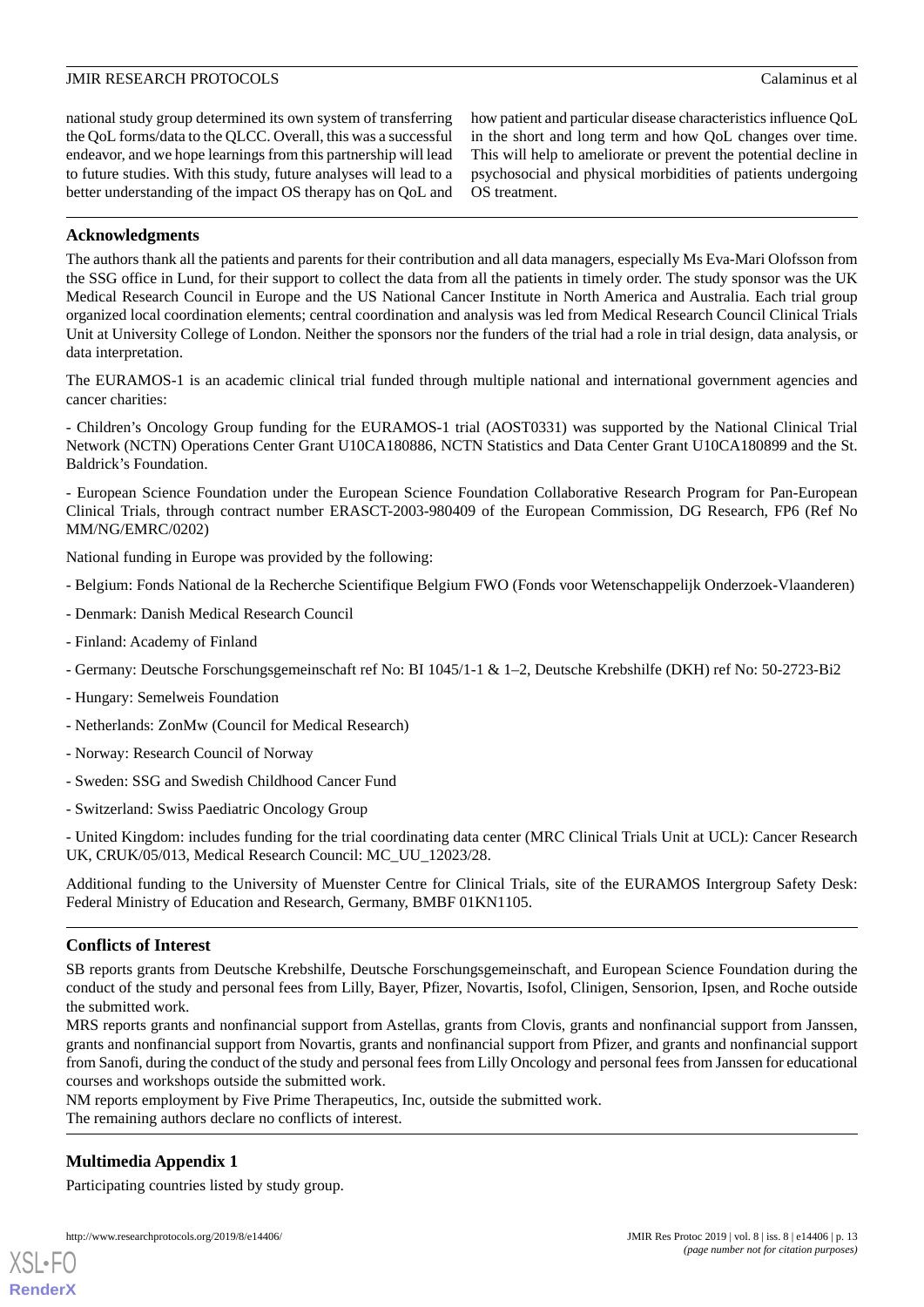#### [[PDF File \(Adobe PDF File\)14 KB](https://jmir.org/api/download?alt_name=resprot_v8i8e14406_app1.pdf&filename=fb2afe78b80e3625ad6bfde2057c80ab.pdf)-[Multimedia Appendix 1](https://jmir.org/api/download?alt_name=resprot_v8i8e14406_app1.pdf&filename=fb2afe78b80e3625ad6bfde2057c80ab.pdf)]

#### <span id="page-13-0"></span>**References**

- 1. Bielack SS, Kempf-Bielack B, Delling G, Exner GU, Flege S, Helmke K, et al. Prognostic factors in high-grade osteosarcoma of the extremities or trunk: an analysis of 1,702 patients treated on neoadjuvant cooperative osteosarcoma study group protocols. J Clin Oncol 2002 Feb 1;20(3):776-790. [doi: [10.1200/JCO.2002.20.3.776\]](http://dx.doi.org/10.1200/JCO.2002.20.3.776) [Medline: [11821461\]](http://www.ncbi.nlm.nih.gov/entrez/query.fcgi?cmd=Retrieve&db=PubMed&list_uids=11821461&dopt=Abstract)
- 2. Esiashvili N, Goodman M, Marcus Jr RB. Changes in incidence and survival of Ewing sarcoma patients over the past 3 decades: surveillance epidemiology and end results data. J Pediatr Hematol Oncol 2008 Jun;30(6):425-430. [doi: [10.1097/MPH.0b013e31816e22f3](http://dx.doi.org/10.1097/MPH.0b013e31816e22f3)] [Medline: [18525458\]](http://www.ncbi.nlm.nih.gov/entrez/query.fcgi?cmd=Retrieve&db=PubMed&list_uids=18525458&dopt=Abstract)
- 3. Ferrari S, Pieretti F, Verri E, Tolentinis L, Cesari M, Versari M, et al. Prospective evaluation of renal function in pediatric and adult patients treated with high-dose ifosfamide, cisplatin and high-dose methotrexate. Anticancer Drugs 2005 Aug;16(7):733-738. [doi: [10.1097/01.cad.0000168394.89428.11\]](http://dx.doi.org/10.1097/01.cad.0000168394.89428.11) [Medline: [16027521\]](http://www.ncbi.nlm.nih.gov/entrez/query.fcgi?cmd=Retrieve&db=PubMed&list_uids=16027521&dopt=Abstract)
- <span id="page-13-1"></span>4. Lewis IJ, Nooij MA, Whelan J, Sydes MR, Grimer R, Hogendoorn PC, MRC BO06EORTC 80931 Collaborators, European Osteosarcoma Intergroup. Improvement in histologic response but not survival in osteosarcoma patients treated with intensified chemotherapy: a randomized phase III trial of the European Osteosarcoma Intergroup. J Natl Cancer Inst 2007 Jan 17;99(2):112-128. [doi: [10.1093/jnci/djk015](http://dx.doi.org/10.1093/jnci/djk015)] [Medline: [17227995\]](http://www.ncbi.nlm.nih.gov/entrez/query.fcgi?cmd=Retrieve&db=PubMed&list_uids=17227995&dopt=Abstract)
- <span id="page-13-2"></span>5. Meyers PA, Schwartz CL, Krailo M, Kleinerman ES, Betcher D, Bernstein ML, et al. Osteosarcoma: a randomized, prospective trial of the addition of ifosfamide and/or muramyl tripeptide to cisplatin, doxorubicin, and high-dose methotrexate. J Clin Oncol 2005 Mar 20;23(9):2004-2011. [doi: [10.1200/JCO.2005.06.031\]](http://dx.doi.org/10.1200/JCO.2005.06.031) [Medline: [15774791\]](http://www.ncbi.nlm.nih.gov/entrez/query.fcgi?cmd=Retrieve&db=PubMed&list_uids=15774791&dopt=Abstract)
- <span id="page-13-3"></span>6. Mirabello L, Troisi RJ, Savage SA. Osteosarcoma incidence and survival rates from 1973 to 2004: data from the surveillance, epidemiology, and end results program. Cancer 2009 Apr 1;115(7):1531-1543 [[FREE Full text](https://doi.org/10.1002/cncr.24121)] [doi: [10.1002/cncr.24121](http://dx.doi.org/10.1002/cncr.24121)] [Medline: [19197972](http://www.ncbi.nlm.nih.gov/entrez/query.fcgi?cmd=Retrieve&db=PubMed&list_uids=19197972&dopt=Abstract)]
- <span id="page-13-4"></span>7. Meyers PA, Schwartz CL, Krailo MD, Healey JH, Bernstein ML, Betcher D, Children's Oncology Group. Osteosarcoma: the addition of muramyl tripeptide to chemotherapy improves overall survival--a report from the Children's Oncology Group. J Clin Oncol 2008 Feb 1;26(4):633-638. [doi: [10.1200/JCO.2008.14.0095\]](http://dx.doi.org/10.1200/JCO.2008.14.0095) [Medline: [18235123](http://www.ncbi.nlm.nih.gov/entrez/query.fcgi?cmd=Retrieve&db=PubMed&list_uids=18235123&dopt=Abstract)]
- 8. van Riel CA, Meijer-van den Bergh EE, Kemps HL, Feuth T, Schreuder HW, Hoogerbrugge PM, et al. Self-perception and quality of life in adolescents during treatment for a primary malignant bone tumour. Eur J Oncol Nurs 2014 Jun;18(3):267-272. [doi: [10.1016/j.ejon.2014.01.005\]](http://dx.doi.org/10.1016/j.ejon.2014.01.005) [Medline: [24656419](http://www.ncbi.nlm.nih.gov/entrez/query.fcgi?cmd=Retrieve&db=PubMed&list_uids=24656419&dopt=Abstract)]
- <span id="page-13-5"></span>9. Bekkering WP, Vlieland TP, Koopman HM, Schaap GR, Schreuder HW, Beishuizen A, et al. Quality of life in young patients after bone tumor surgery around the knee joint and comparison with healthy controls. Pediatr Blood Cancer 2010 May;54(5):738-745. [doi: [10.1002/pbc.22439](http://dx.doi.org/10.1002/pbc.22439)] [Medline: [20127850\]](http://www.ncbi.nlm.nih.gov/entrez/query.fcgi?cmd=Retrieve&db=PubMed&list_uids=20127850&dopt=Abstract)
- <span id="page-13-6"></span>10. Eiser C, Darlington AS, Stride CB, Grimer R. Quality of life implications as a consequence of surgery: limb salvage, primary and secondary amputation. Sarcoma 2001;5(4):189-195 [[FREE Full text\]](https://dx.doi.org/10.1080/13577140120099173) [doi: [10.1080/13577140120099173\]](http://dx.doi.org/10.1080/13577140120099173) [Medline: [18521313](http://www.ncbi.nlm.nih.gov/entrez/query.fcgi?cmd=Retrieve&db=PubMed&list_uids=18521313&dopt=Abstract)]
- <span id="page-13-8"></span><span id="page-13-7"></span>11. Stokke J, Sung L, Gupta A, Lindberg A, Rosenberg AR. Systematic review and meta-analysis of objective and subjective quality of life among pediatric, adolescent, and young adult bone tumor survivors. Pediatr Blood Cancer 2015 Sep;62(9):1616-1629 [[FREE Full text](http://europepmc.org/abstract/MED/25820683)] [doi: [10.1002/pbc.25514\]](http://dx.doi.org/10.1002/pbc.25514) [Medline: [25820683](http://www.ncbi.nlm.nih.gov/entrez/query.fcgi?cmd=Retrieve&db=PubMed&list_uids=25820683&dopt=Abstract)]
- <span id="page-13-9"></span>12. Nagarajan R, Neglia JP, Clohisy DR, Robison LL. Limb salvage and amputation in survivors of pediatric lower-extremity bone tumors: what are the long-term implications? J Clin Oncol 2002 Nov 15;20(22):4493-4501. [doi: [10.1200/JCO.2002.09.006](http://dx.doi.org/10.1200/JCO.2002.09.006)] [Medline: [12431974\]](http://www.ncbi.nlm.nih.gov/entrez/query.fcgi?cmd=Retrieve&db=PubMed&list_uids=12431974&dopt=Abstract)
- <span id="page-13-10"></span>13. Bekkering WP, Vlieland TP, Koopman HM, Schaap GR, Beishuizen A, Anninga JK, et al. A prospective study on quality of life and functional outcome in children and adolescents after malignant bone tumor surgery. Pediatr Blood Cancer 2012 Jun;58(6):978-985. [doi: [10.1002/pbc.23328\]](http://dx.doi.org/10.1002/pbc.23328) [Medline: [21990185](http://www.ncbi.nlm.nih.gov/entrez/query.fcgi?cmd=Retrieve&db=PubMed&list_uids=21990185&dopt=Abstract)]
- <span id="page-13-11"></span>14. Hinds PS, Billups CA, Cao X, Gattuso JS, Burghen E, West N, et al. Health-related quality of life in adolescents at the time of diagnosis with osteosarcoma or acute myeloid leukemia. Eur J Oncol Nurs 2009 Jul;13(3):156-163 [[FREE Full text](http://europepmc.org/abstract/MED/18926773)] [doi: [10.1016/j.ejon.2008.08.003](http://dx.doi.org/10.1016/j.ejon.2008.08.003)] [Medline: [18926773\]](http://www.ncbi.nlm.nih.gov/entrez/query.fcgi?cmd=Retrieve&db=PubMed&list_uids=18926773&dopt=Abstract)
- 15. Hinds PS, Gattuso JS, Billups CA, West NK, Wu J, Rivera C, et al. Aggressive treatment of non-metastatic osteosarcoma improves health-related quality of life in children and adolescents. Eur J Cancer 2009 Jul;45(11):2007-2014 [[FREE Full](http://europepmc.org/abstract/MED/19450974) [text](http://europepmc.org/abstract/MED/19450974)] [doi: [10.1016/j.ejca.2009.04.020\]](http://dx.doi.org/10.1016/j.ejca.2009.04.020) [Medline: [19450974\]](http://www.ncbi.nlm.nih.gov/entrez/query.fcgi?cmd=Retrieve&db=PubMed&list_uids=19450974&dopt=Abstract)
- 16. Bielack SS, Smeland S, Whelan JS, Marina N, Jovic G, Hook JM, EURAMOS-1 Investigators. Methotrexate, Doxorubicin, and Cisplatin (MAP) plus maintenance Pegylated Interferon Alfa-2b versus MAP alone in patients with resectable high-grade osteosarcoma and good histologic response to preoperative MAP: first results of the EURAMOS-1 good response randomized controlled trial. J Clin Oncol 2015 Jul 10;33(20):2279-2287 [\[FREE Full text](http://europepmc.org/abstract/MED/26033801)] [doi: [10.1200/JCO.2014.60.0734\]](http://dx.doi.org/10.1200/JCO.2014.60.0734) [Medline: [26033801](http://www.ncbi.nlm.nih.gov/entrez/query.fcgi?cmd=Retrieve&db=PubMed&list_uids=26033801&dopt=Abstract)]
- 17. Marina NM, Smeland S, Bielack SS, Bernstein M, Jovic G, Krailo MD, et al. Comparison of MAPIE versus MAP in patients with a poor response to preoperative chemotherapy for newly diagnosed high-grade osteosarcoma (EURAMOS-1): an open-label, international, randomised controlled trial. Lancet Oncol 2016 Oct;17(10):1396-1408 [[FREE Full text\]](https://linkinghub.elsevier.com/retrieve/pii/S1470-2045(16)30214-5) [doi: [10.1016/S1470-2045\(16\)30214-5\]](http://dx.doi.org/10.1016/S1470-2045(16)30214-5) [Medline: [27569442](http://www.ncbi.nlm.nih.gov/entrez/query.fcgi?cmd=Retrieve&db=PubMed&list_uids=27569442&dopt=Abstract)]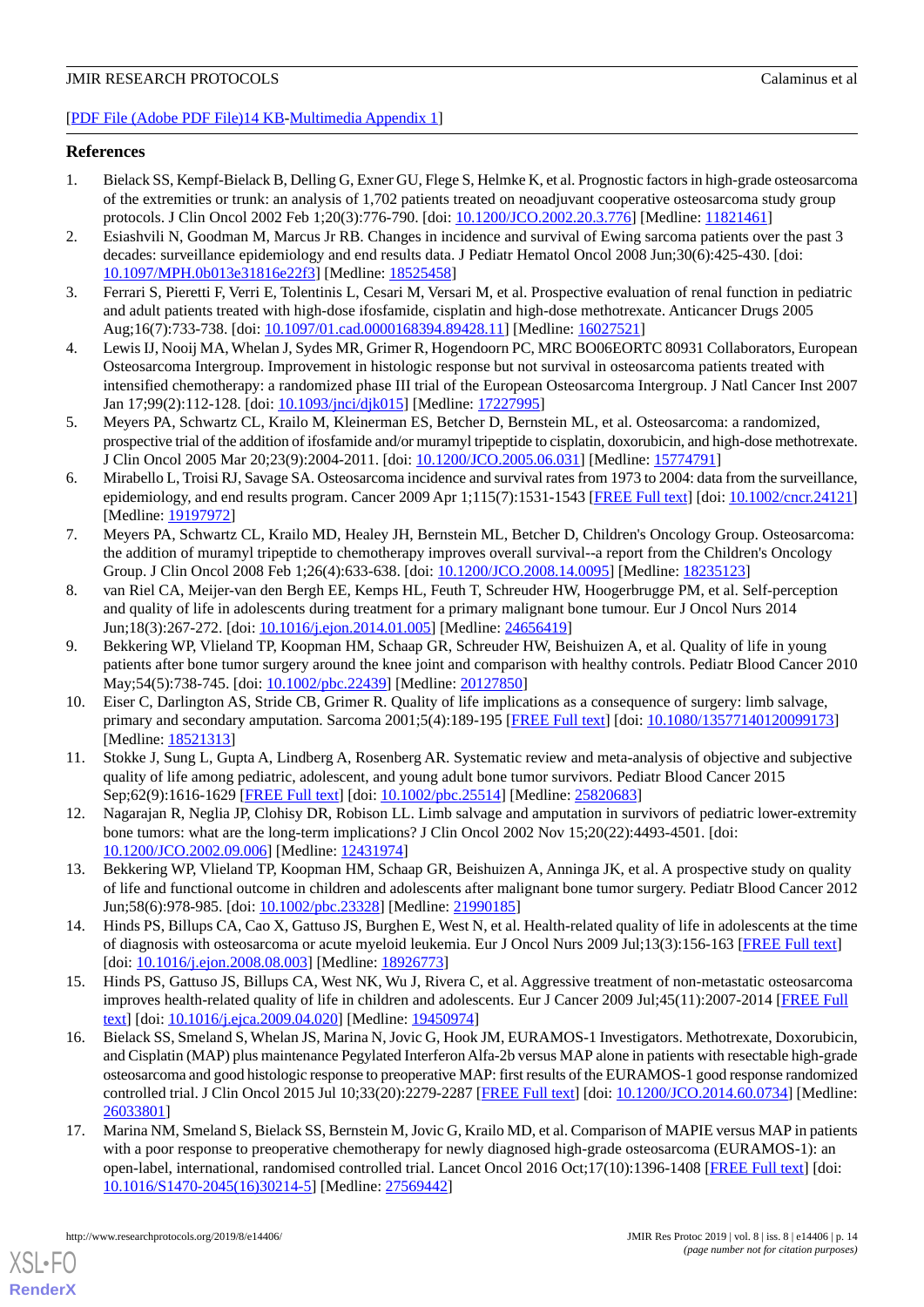- 18. Whelan JS, Bielack SS, Marina N, Smeland S, Jovic G, Hook JM, EURAMOS Collaborators. EURAMOS-1, an international randomised study for osteosarcoma: results from pre-randomisation treatment. Ann Oncol 2015 Feb;26(2):407-414 [\[FREE](http://europepmc.org/abstract/MED/25421877) [Full text\]](http://europepmc.org/abstract/MED/25421877) [doi: [10.1093/annonc/mdu526\]](http://dx.doi.org/10.1093/annonc/mdu526) [Medline: [25421877\]](http://www.ncbi.nlm.nih.gov/entrez/query.fcgi?cmd=Retrieve&db=PubMed&list_uids=25421877&dopt=Abstract)
- <span id="page-14-0"></span>19. Marina NM, Bielack S, Whelan J, Smeland S, Krailo M, Sydes MR, et al. International collaboration is feasible in trials for rare conditions: the EURAMOS experience. Cancer Treat Res 2009;152:339-353. [doi: [10.1007/978-1-4419-0284-9\\_18](http://dx.doi.org/10.1007/978-1-4419-0284-9_18)] [Medline: [20213400](http://www.ncbi.nlm.nih.gov/entrez/query.fcgi?cmd=Retrieve&db=PubMed&list_uids=20213400&dopt=Abstract)]
- <span id="page-14-1"></span>20. Aaronson NK, Ahmedzai S, Bergman B, Bullinger M, Cull A, Duez NJ, et al. The European Organization for Research and Treatment of Cancer QLQ-C30: a quality-of-life instrument for use in international clinical trials in oncology. J Natl Cancer Inst 1993 Mar 3;85(5):365-376. [doi: [10.1093/jnci/85.5.365](http://dx.doi.org/10.1093/jnci/85.5.365)] [Medline: [8433390](http://www.ncbi.nlm.nih.gov/entrez/query.fcgi?cmd=Retrieve&db=PubMed&list_uids=8433390&dopt=Abstract)]
- <span id="page-14-3"></span><span id="page-14-2"></span>21. Calaminus G, Weinspach S, Teske C, Göbel U. Quality of life in children and adolescents with cancer. First results of an evaluation of 49 patients with the PEDQOL questionnaire. Klin Padiatr 2000;212(4):211-215. [doi: [10.1055/s-2000-9679](http://dx.doi.org/10.1055/s-2000-9679)] [Medline: [10994553](http://www.ncbi.nlm.nih.gov/entrez/query.fcgi?cmd=Retrieve&db=PubMed&list_uids=10994553&dopt=Abstract)]
- <span id="page-14-4"></span>22. Calaminus G, Weinspach S, Teske C, Göbel U. Quality of survival in children and adolescents after treatment for childhood cancer: the influence of reported late effects on health related quality of life. Klin Padiatr 2007;219(3):152-157. [doi: [10.1055/s-2007-973846](http://dx.doi.org/10.1055/s-2007-973846)] [Medline: [17525909](http://www.ncbi.nlm.nih.gov/entrez/query.fcgi?cmd=Retrieve&db=PubMed&list_uids=17525909&dopt=Abstract)]
- <span id="page-14-5"></span>23. Varni JW, Seid M, Kurtin PS. PedsQL 4.0: reliability and validity of the Pediatric Quality of Life Inventory version 4.0 generic core scales in healthy and patient populations. Med Care 2001 Aug;39(8):800-812. [doi: [10.1097/00005650-200108000-00006](http://dx.doi.org/10.1097/00005650-200108000-00006)] [Medline: [11468499](http://www.ncbi.nlm.nih.gov/entrez/query.fcgi?cmd=Retrieve&db=PubMed&list_uids=11468499&dopt=Abstract)]
- <span id="page-14-6"></span>24. Varni JW, Burwinkle TM, Katz ER, Meeske K, Dickinson P. The PedsQL in pediatric cancer: reliability and validity of the Pediatric Quality of Life Inventory Generic Core Scales, Multidimensional Fatigue Scale, and Cancer Module. Cancer 2002 Apr 1;94(7):2090-2106 [[FREE Full text](https://onlinelibrary.wiley.com/resolve/openurl?genre=article&sid=nlm:pubmed&issn=0008-543X&date=2002&volume=94&issue=7&spage=2090)] [doi: [10.1002/cncr.10428\]](http://dx.doi.org/10.1002/cncr.10428) [Medline: [11932914\]](http://www.ncbi.nlm.nih.gov/entrez/query.fcgi?cmd=Retrieve&db=PubMed&list_uids=11932914&dopt=Abstract)
- <span id="page-14-7"></span>25. Heutte N, Flechtner HH, Mounier N, Mellink WA, Meerwaldt JH, Eghbali H, EORTC-GELA H8 Trial Group. Quality of life after successful treatment of early-stage Hodgkin's lymphoma: 10-year follow-up of the EORTC-GELA H8 randomised controlled trial. Lancet Oncol 2009 Dec;10(12):1160-1170. [doi: [10.1016/S1470-2045\(09\)70258-X](http://dx.doi.org/10.1016/S1470-2045(09)70258-X)] [Medline: [19828373](http://www.ncbi.nlm.nih.gov/entrez/query.fcgi?cmd=Retrieve&db=PubMed&list_uids=19828373&dopt=Abstract)]
- <span id="page-14-8"></span>26. Schwarz R, Hinz A. Reference data for the quality of life questionnaire EORTC QLQ-C30 in the general German population. Eur J Cancer 2001 Jul;37(11):1345-1351. [doi: [10.1016/s0959-8049\(00\)00447-0](http://dx.doi.org/10.1016/s0959-8049(00)00447-0)] [Medline: [11435063](http://www.ncbi.nlm.nih.gov/entrez/query.fcgi?cmd=Retrieve&db=PubMed&list_uids=11435063&dopt=Abstract)]
- <span id="page-14-10"></span><span id="page-14-9"></span>27. Upton P, Eiser C, Cheung I, Hutchings HA, Jenney M, Maddocks A, et al. Measurement properties of the UK-english version of the Pediatric Quality of Life Inventory 4.0 (PedsQL) generic core scales. Health Qual Life Outcomes 2005 Apr 1;3:22 [[FREE Full text](https://hqlo.biomedcentral.com/articles/10.1186/1477-7525-3-22)] [doi: [10.1186/1477-7525-3-22\]](http://dx.doi.org/10.1186/1477-7525-3-22) [Medline: [15804349\]](http://www.ncbi.nlm.nih.gov/entrez/query.fcgi?cmd=Retrieve&db=PubMed&list_uids=15804349&dopt=Abstract)
- 28. Varni JW, Burwinkle TM, Seid M. The PedsQL 4.0 as a school population health measure: feasibility, reliability, and validity. Qual Life Res 2006 Mar;15(2):203-215. [doi: [10.1007/s11136-005-1388-z\]](http://dx.doi.org/10.1007/s11136-005-1388-z) [Medline: [16468077](http://www.ncbi.nlm.nih.gov/entrez/query.fcgi?cmd=Retrieve&db=PubMed&list_uids=16468077&dopt=Abstract)]
- <span id="page-14-11"></span>29. Johnston DL, Nagarajan R, Caparas M, Schulte F, Cullen P, Aplenc R, et al. Reasons for non-completion of health related quality of life evaluations in pediatric acute myeloid leukemia: a report from the Children's Oncology Group. PLoS One 2013;8(9):e74549 [\[FREE Full text](http://dx.plos.org/10.1371/journal.pone.0074549)] [doi: [10.1371/journal.pone.0074549\]](http://dx.doi.org/10.1371/journal.pone.0074549) [Medline: [24040278](http://www.ncbi.nlm.nih.gov/entrez/query.fcgi?cmd=Retrieve&db=PubMed&list_uids=24040278&dopt=Abstract)]
- <span id="page-14-12"></span>30. Eiser C, Stride CB, Vora A, Goulden N, Mitchell C, Buck G, National Cancer Research Institute Childhood Leukaemia Sub-Group and UK Childhood Leukaemia Clinicians Network. Prospective evaluation of quality of life in children treated in UKALL 2003 for acute lymphoblastic leukaemia: a cohort study. Pediatr Blood Cancer 2017 Nov;64(11). [doi: [10.1002/pbc.26615\]](http://dx.doi.org/10.1002/pbc.26615) [Medline: [28475268\]](http://www.ncbi.nlm.nih.gov/entrez/query.fcgi?cmd=Retrieve&db=PubMed&list_uids=28475268&dopt=Abstract)
- <span id="page-14-14"></span><span id="page-14-13"></span>31. Smeland S, Bielack SS, Whelan J, Bernstein M, Hogendoorn P, Krailo MD, et al. Survival and prognosis with osteosarcoma: outcomes in more than 2000 patients in the EURAMOS-1 (European and American osteosarcoma study) cohort. Eur J Cancer 2019 Mar;109:36-50 [\[FREE Full text\]](https://linkinghub.elsevier.com/retrieve/pii/S0959-8049(18)31534-X) [doi: [10.1016/j.ejca.2018.11.027](http://dx.doi.org/10.1016/j.ejca.2018.11.027)] [Medline: [30685685\]](http://www.ncbi.nlm.nih.gov/entrez/query.fcgi?cmd=Retrieve&db=PubMed&list_uids=30685685&dopt=Abstract)
- <span id="page-14-15"></span>32. Rosenberg AR, Bona K, Wharton CM, Bradford M, Shaffer ML, Wolfe J, et al. Adolescent and young adult patient engagement and participation in survey-based research: a report from the 'resilience in adolescents and young adults with cancer' study. Pediatr Blood Cancer 2016 Apr;63(4):734-736 [[FREE Full text\]](http://europepmc.org/abstract/MED/26681427) [doi: [10.1002/pbc.25843\]](http://dx.doi.org/10.1002/pbc.25843) [Medline: [26681427\]](http://www.ncbi.nlm.nih.gov/entrez/query.fcgi?cmd=Retrieve&db=PubMed&list_uids=26681427&dopt=Abstract)
- <span id="page-14-16"></span>33. Topp MS, Zimmerman Z, Cannell P, Dombret H, Maertens J, Stein A, et al. Health-related quality of life in adults with relapsed/refractory acute lymphoblastic leukemia treated with blinatumomab. Blood 2018 Dec 28;131(26):2906-2914 [[FREE Full text](http://www.bloodjournal.org/cgi/pmidlookup?view=long&pmid=29739753)] [doi: [10.1182/blood-2017-09-804658\]](http://dx.doi.org/10.1182/blood-2017-09-804658) [Medline: [29739753](http://www.ncbi.nlm.nih.gov/entrez/query.fcgi?cmd=Retrieve&db=PubMed&list_uids=29739753&dopt=Abstract)]
- <span id="page-14-17"></span>34. Vergote IB, Jimeno A, Joly F, Katsaros D, Coens C, Despierre E, et al. Randomized phase III study of erlotinib versus observation in patients with no evidence of disease progression after first-line platin-based chemotherapy for ovarian carcinoma: a European organisation for research and treatment of cancer-gynaecological cancer group, and gynecologic cancer intergroup study. J Clin Oncol 2014 Feb 1;32(4):320-326. [doi: [10.1200/JCO.2013.50.5669\]](http://dx.doi.org/10.1200/JCO.2013.50.5669) [Medline: [24366937](http://www.ncbi.nlm.nih.gov/entrez/query.fcgi?cmd=Retrieve&db=PubMed&list_uids=24366937&dopt=Abstract)]
- <span id="page-14-18"></span>35. Stark D, Nankivell M, Pujade-Lauraine E, Kristensen G, Elit L, Stockler M, et al. Standard chemotherapy with or without bevacizumab in advanced ovarian cancer: quality-of-life outcomes from the International Collaboration on Ovarian Neoplasms (ICON7) phase 3 randomised trial. Lancet Oncol 2013 Mar;14(3):236-243 [\[FREE Full text\]](http://europepmc.org/abstract/MED/23333117) [doi: [10.1016/S1470-2045\(12\)70567-3\]](http://dx.doi.org/10.1016/S1470-2045(12)70567-3) [Medline: [23333117](http://www.ncbi.nlm.nih.gov/entrez/query.fcgi?cmd=Retrieve&db=PubMed&list_uids=23333117&dopt=Abstract)]
- 36. Kolen MJ, Brennan RL. Test Equating, Scaling, and Linking: Methods and Practices. Third Edition. New York: Springer; 2014.
- 37. Lin LI. A concordance correlation coefficient to evaluate reproducibility. Biometrics 1989 Mar;45(1):255-268. [doi: [10.2307/2532051\]](http://dx.doi.org/10.2307/2532051) [Medline: [2720055\]](http://www.ncbi.nlm.nih.gov/entrez/query.fcgi?cmd=Retrieve&db=PubMed&list_uids=2720055&dopt=Abstract)